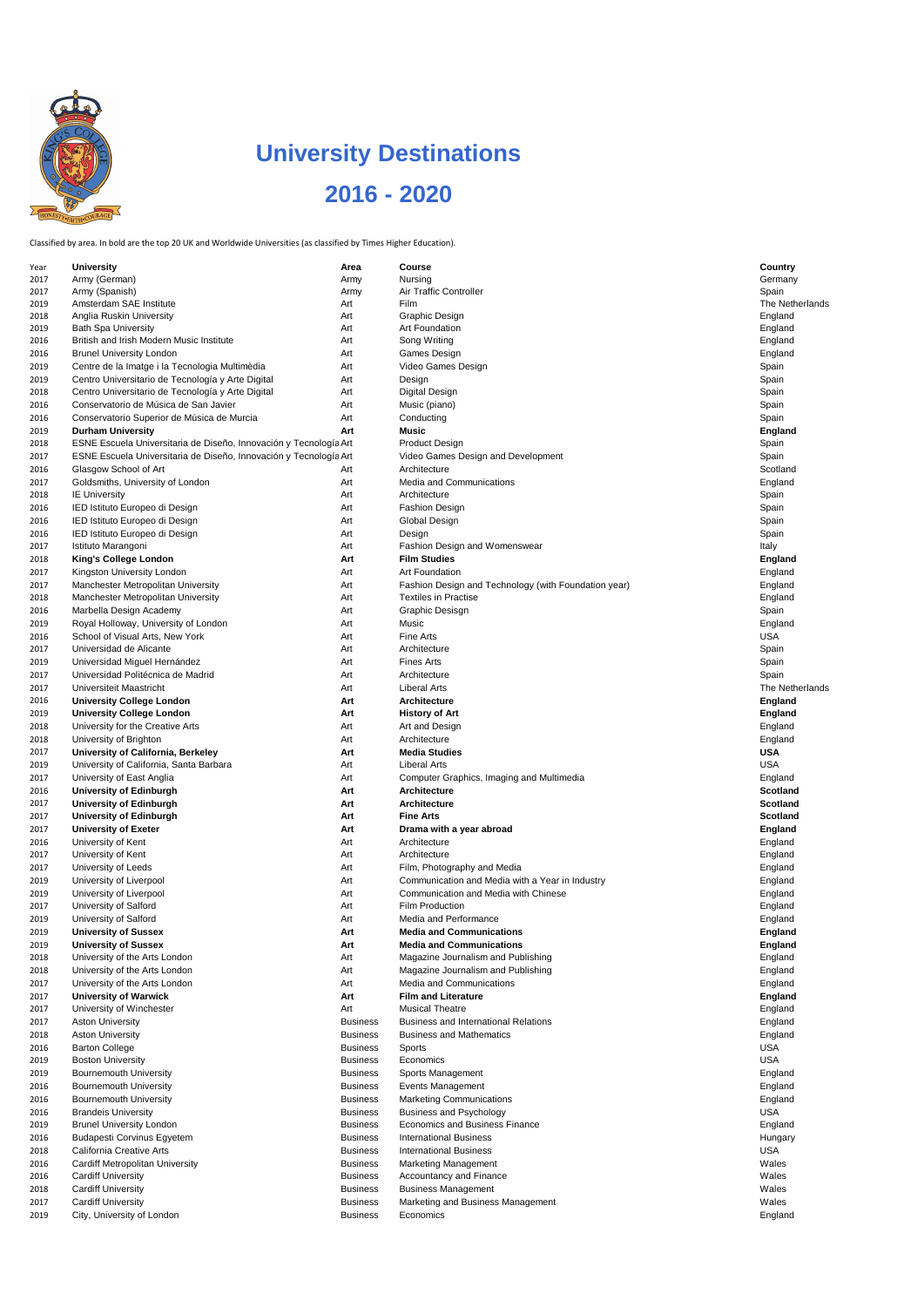| 2019         | Colegio Universitario de Estudios Fiancieros (CUNEF)                      | <b>Business</b>                    | <b>Business Management with Data Science</b>                                             | Spain                            |
|--------------|---------------------------------------------------------------------------|------------------------------------|------------------------------------------------------------------------------------------|----------------------------------|
| 2018         | Copenhagen Business School                                                | <b>Business</b>                    | <b>International Business and Politics</b>                                               | Denmark                          |
| 2018         | <b>Coventry University</b>                                                | <b>Business</b>                    | <b>Business and Management</b>                                                           | England                          |
| 2017<br>2016 | <b>Coventry University</b><br><b>Durham University</b>                    | <b>Business</b><br><b>Business</b> | <b>Global Business Management</b>                                                        | England                          |
| 2019         | <b>Durham University</b>                                                  | <b>Business</b>                    | <b>Accounting and Finance</b><br><b>Business and Management</b>                          | <b>England</b><br><b>England</b> |
| 2019         | <b>Durham University</b>                                                  | <b>Business</b>                    | <b>Business and Management with Placement Year</b>                                       | <b>England</b>                   |
| 2018         | Erasmus Universiteit Rotterdam                                            | <b>Business</b>                    | <b>Economics and Econometrics</b>                                                        | The Netherlands                  |
| 2018         | <b>ESIC Business &amp; Marketing School</b>                               | <b>Business</b>                    | <b>Business Administration and Management</b>                                            | Spain                            |
| 2017         | <b>ESIC Business &amp; Marketing School</b>                               | <b>Business</b>                    | <b>Business and Commercial Management</b>                                                | Spain                            |
| 2019         | <b>ESIC Business &amp; Marketing School</b>                               | <b>Business</b>                    | <b>International Business</b>                                                            | Spain                            |
| 2017         | <b>ESIC Business &amp; Marketing School</b>                               | <b>Business</b>                    | Marketing                                                                                | Spain                            |
| 2019         | <b>ESIC Business &amp; Marketing School</b>                               | <b>Business</b>                    | Publicidad y marketing                                                                   | Spain                            |
| 2017         | Handelshøyskolen BI                                                       | <b>Business</b>                    | <b>Business Administration</b>                                                           | Norway                           |
| 2017<br>2018 | <b>Heriot-Watt University</b><br>Hotel Institute Montreux (HIM)           | <b>Business</b><br><b>Business</b> | Urban Planning and Property Development<br><b>Hotel Institution</b>                      | Scotland<br>Switzerland          |
| 2019         | <b>HotelSchool The Hague</b>                                              | <b>Business</b>                    | Hotel management                                                                         | The Netherlands                  |
| 2018         | <b>HULT International Business School</b>                                 | <b>Business</b>                    | <b>Management and Marketing</b>                                                          | England                          |
| 2017         | <b>IE University</b>                                                      | <b>Business</b>                    | <b>Business Administration</b>                                                           | Spain                            |
| 2017         | <b>IE University</b>                                                      | <b>Business</b>                    | <b>Business Administration</b>                                                           | Spain                            |
| 2017         | <b>IE University</b>                                                      | <b>Business</b>                    | <b>Business Administration</b>                                                           | Spain                            |
| 2018         | <b>IE University</b>                                                      | <b>Business</b>                    | <b>Business Administration</b>                                                           | Spain                            |
| 2018         | <b>IE University</b>                                                      | <b>Business</b>                    | <b>Business Administration</b>                                                           | Spain                            |
| 2017         | <b>IE University</b>                                                      | <b>Business</b>                    | <b>Business Administration and International Relations</b>                               | Spain                            |
| 2016         | <b>IE University</b>                                                      | <b>Business</b>                    | <b>Business Administration with International Relations</b>                              | Spain                            |
| 2016         | <b>IE University</b>                                                      | <b>Business</b>                    | <b>Business Management</b>                                                               | Spain                            |
| 2016         | <b>IE University</b>                                                      | <b>Business</b><br><b>Business</b> | <b>Business Management and International Relations</b><br><b>Business Administration</b> | Spain                            |
| 2019<br>2019 | <b>IE University</b><br><b>IE University</b>                              | <b>Business</b>                    | <b>Business Administration</b>                                                           | Spain<br>Spain                   |
| 2018         | <b>IHTTI School of Hotel Management</b>                                   | <b>Business</b>                    | Management and Design                                                                    | Switzerland                      |
| 2019         | Inholland Hogeschool                                                      | <b>Business</b>                    | <b>Creative Business</b>                                                                 | The Netherlands                  |
| 2019         | International School of Tourism and Hospitality Vatel                     | <b>Business</b>                    | Hotel Management                                                                         | Spain                            |
| 2019         | <b>King's College London</b>                                              | <b>Business</b>                    | <b>Accounting and Finance</b>                                                            | <b>England</b>                   |
| 2017         | <b>King's College London</b>                                              | <b>Business</b>                    | <b>Economics</b>                                                                         | <b>England</b>                   |
| 2017         | <b>King's College London</b>                                              | <b>Business</b>                    | Management and French (with year abroad)                                                 | <b>England</b>                   |
| 2018         | <b>King's College London</b>                                              | <b>Business</b>                    | Management and Spanish with a year abroad                                                | <b>England</b>                   |
| 2016         | <b>Lancaster University</b>                                               | <b>Business</b>                    | <b>Business Studies</b>                                                                  | <b>England</b>                   |
| 2016         | <b>Lancaster University</b>                                               | <b>Business</b>                    | <b>Economics and International Relations</b>                                             | <b>England</b>                   |
| 2018         | <b>Lancaster University</b>                                               | <b>Business</b>                    | <b>International Business Management (Spain)</b>                                         | <b>England</b>                   |
| 2018         | <b>Lancaster University</b>                                               | <b>Business</b>                    | <b>International Management (Study Abroad)</b>                                           | <b>England</b>                   |
| 2018         | <b>Lancaster University</b>                                               | <b>Business</b>                    | <b>International Mangement (Study Abroad)</b>                                            | <b>England</b>                   |
| 2018<br>2019 | Lawrence Technological University<br>Les Roches                           | <b>Business</b><br><b>Business</b> | <b>Accounting and Finance</b><br>Hotel Management                                        | <b>USA</b><br>Spain/Switzerland  |
| 2018         | <b>London School of Economics</b>                                         | <b>Business</b>                    | <b>Actuarial Science</b>                                                                 | <b>England</b>                   |
| 2017         | <b>London School of Economics</b>                                         | <b>Business</b>                    | <b>Economics</b>                                                                         | <b>England</b>                   |
| 2017         | <b>London South Bank University</b>                                       | <b>Business</b>                    | Business Management with Enterprise and Entrepreneurship                                 | England                          |
| 2016         | Loughborough University                                                   | <b>Business</b>                    | Sports Management                                                                        | England                          |
| 2016         | Loughborough University                                                   | <b>Business</b>                    | Sports Management                                                                        | England                          |
| 2017         | <b>McGill University</b>                                                  | <b>Business</b>                    | Economics, Politics and International Studies                                            | Canada                           |
|              |                                                                           |                                    | <b>Business and Retail Management</b>                                                    |                                  |
| 2016         | <b>Newcastle University</b>                                               | <b>Business</b>                    |                                                                                          | England                          |
| 2019         | Northumbria University                                                    | <b>Business</b>                    | Finance and Investment Management                                                        | England                          |
| 2019         | <b>Oxford Brookes University</b>                                          | <b>Business</b>                    | <b>Accounting and Finance</b>                                                            | England                          |
| 2019         | <b>Oxford Brookes University</b>                                          | <b>Business</b>                    | <b>Business and Marketing Management</b>                                                 | England                          |
| 2019         | Queen Margaret University                                                 | <b>Business</b>                    | International Hospitality and Tourism Management                                         | Scotland                         |
| 2019         | Queen Mary University of London                                           | <b>Business</b>                    | <b>Business Management</b>                                                               | <b>England</b>                   |
| 2019         | Queen Mary University of London                                           | <b>Business</b>                    | <b>Economics and Finance with a Year in Industry</b>                                     | <b>England</b><br>Croatia        |
| 2017<br>2018 | Rochester Institute of Technology<br>Royal Holloway, University of London | <b>Business</b><br><b>Business</b> | Service and Hospitality Management<br>Economics with Spanish                             | England                          |
| 2018         | SAA Global Education Accounting and Finance School                        | <b>Business</b>                    | <b>Economics and Mangement</b>                                                           | Singapore                        |
| 2019         | Saint Louis College                                                       | <b>Business</b>                    | Economics                                                                                | <b>USA</b>                       |
| 2018         | <b>Sheffield Hallam University</b>                                        | <b>Business</b>                    | Events Management                                                                        | England                          |
| 2018         | <b>Swansea University</b>                                                 | <b>Business</b>                    | <b>Accounting and Finance</b>                                                            | Wales                            |
| 2018         | <b>United International Business Schools</b>                              | <b>Business</b>                    | Business Administration (Global Finance) with International Management                   | Spain/Switzerland                |
| 2017         | Universidad Autónoma de Madrid                                            | <b>Business</b>                    | <b>Economics and Finance</b>                                                             | Spain                            |
| 2017         | Universidad Autónoma de Madrid                                            | <b>Business</b>                    | <b>Economics and Finance</b>                                                             | Spain                            |
| 2018         | Universidad Autónoma de Madrid                                            | <b>Business</b>                    | <b>Economics and Finance</b>                                                             | Spain                            |
| 2019         | Universidad Autónoma de Madrid                                            | <b>Business</b>                    | <b>Economics and Finance</b>                                                             | Spain                            |
| 2018<br>2019 | Universidad Carlos III de Madrid<br>Universidad Carlos III de Madrid      | <b>Business</b><br><b>Business</b> | <b>Accounting and Finance</b><br><b>Business and Statistics</b>                          | Spain<br>Spain                   |
| 2016         | Universidad Carlos III de Madrid                                          | <b>Business</b>                    | <b>Business Management and International Studies</b>                                     | Spain                            |
| 2019         | Universidad Carlos III de Madrid                                          | <b>Business</b>                    | Economics                                                                                | Spain                            |
| 2016         | Universidad Carlos III de Madrid                                          | <b>Business</b>                    | Economics                                                                                | Spain                            |
| 2018         | Universidad Católica San Antonio Murcia (UCAM)                            | <b>Business</b>                    | Business Administration and Management (English)                                         | Spain                            |
| 2019         | Universidad Católica San Antonio Murcia (UCAM)                            | <b>Business</b>                    | <b>Business Management</b>                                                               | Spain                            |
| 2019         | Universidad Católica San Antonio Murcia (UCAM)                            | <b>Business</b>                    | Public relations and publicity                                                           | Spain                            |
| 2019         | Universidad Católica San Antonio Murcia (UCAM)                            | <b>Business</b>                    | ADE in English                                                                           | Spain                            |
| 2019         | Universidad Católica San Antonio Murcia (UCAM)                            | <b>Business</b>                    | Tourism and ADE                                                                          | Spain                            |
| 2019         | Universidad CEU San Pablo                                                 | <b>Business</b>                    | Marketing and ADE                                                                        | Spain                            |
| 2018         | Universidad Complutense de Madrid                                         | <b>Business</b>                    | Law and Business (Bilingual)<br>Economics                                                | Spain                            |
| 2019<br>2018 | Universidad de Alicante<br>Universidad de Alicante                        | <b>Business</b><br><b>Business</b> | TADE - Tourism and Business Design                                                       | Spain<br>Spain                   |
| 2018         | Universidad de Murcia                                                     | <b>Business</b>                    | <b>Business Administration and Management</b>                                            | Spain                            |
| 2019         | Universidad de Navarra                                                    | <b>Business</b>                    | Economics and Global Governance Program                                                  | Spain                            |
| 2018         | Universidad de Navarra                                                    | <b>Business</b>                    | <b>Management Assistance</b>                                                             | Spain                            |
| 2016         | Universidad de Valencia                                                   | <b>Business</b>                    | <b>Business and Finance</b>                                                              | Spain                            |
| 2019         | Universidad Francisco de Vitoria                                          | <b>Business</b>                    | <b>Business and Marketing</b>                                                            | Spain                            |
| 2019<br>2017 | Universidad Francisco de Vitoria<br>Universidad Nebrija                   | <b>Business</b><br><b>Business</b> | <b>Business Management</b><br>Tourism, Marketing and Commercial Communication            | Spain<br>Spain                   |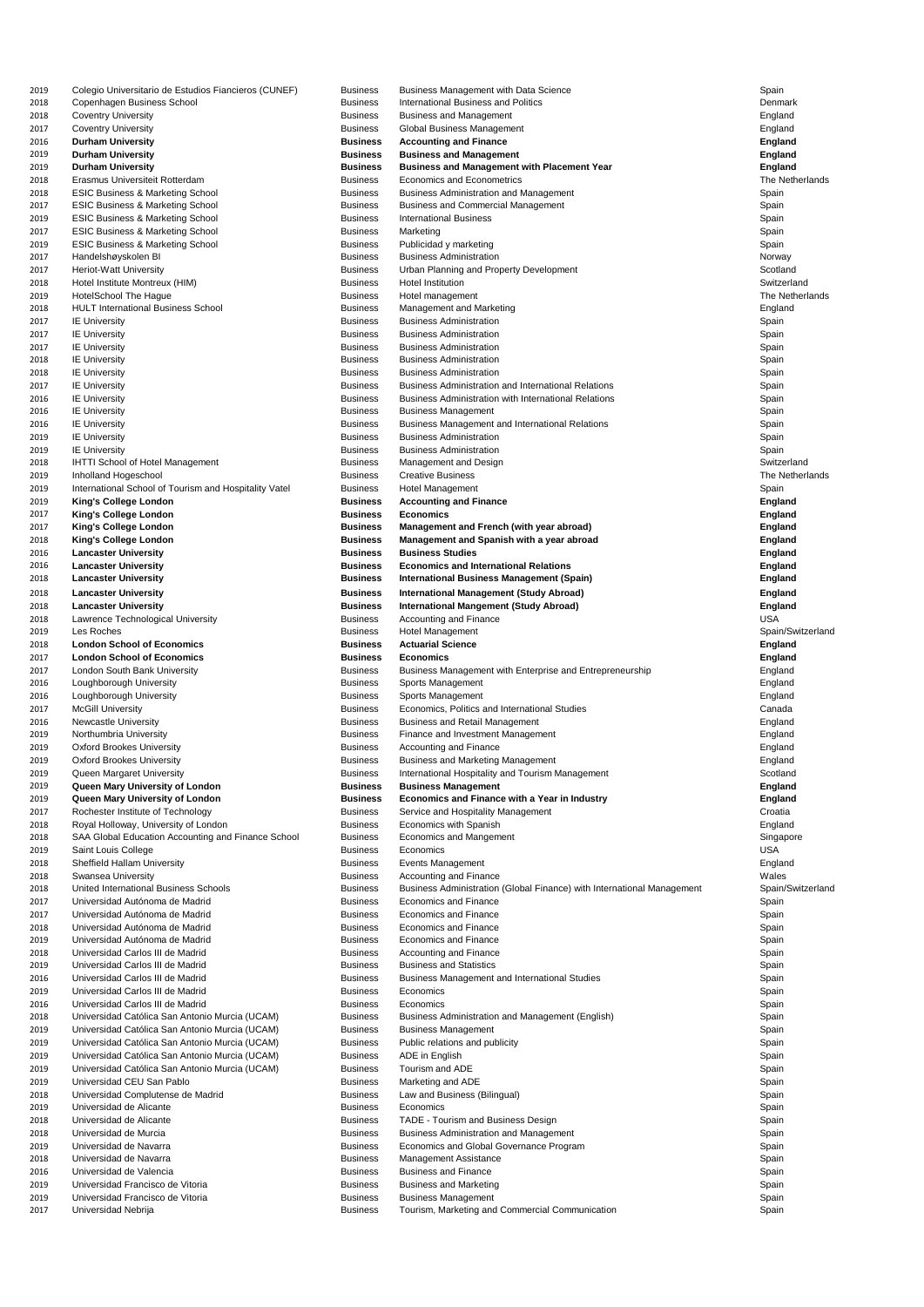| 2018 | Universidad Pontificia Comillas ICAI - ICADE          | <b>Business</b> | <b>Business Administration &amp; International Relations</b>            | Spain           |
|------|-------------------------------------------------------|-----------------|-------------------------------------------------------------------------|-----------------|
| 2019 | Universidad Pontificia Comillas ICAI - ICADE          | <b>Business</b> | <b>Business Administration with International Relations</b>             | Spain           |
| 2019 | Universidad Pontificia Comillas ICAI - ICADE          | <b>Business</b> | <b>Business Management with Business Analytics</b>                      | Spain           |
|      |                                                       |                 |                                                                         |                 |
| 2019 | Universidad Pontificia Comillas ICAI - ICADE          | <b>Business</b> | <b>Business Management with Business Analytics</b>                      | Spain           |
| 2018 | Universidad Pontificia Comillas ICAI - ICADE          | <b>Business</b> | Economics                                                               | Spain           |
| 2018 | Universidad Pontificia Comillas ICAI - ICADE          | <b>Business</b> | <b>International Business Management</b>                                | Spain           |
| 2019 | Universidad Pontificia Comillas ICAI- ICADE/Lancaster | <b>Business</b> | International Management                                                | Spain/England   |
| 2019 | Universidad Rey Juan Carlos                           | <b>Business</b> | Marketing                                                               | Spain           |
|      |                                                       | <b>Business</b> |                                                                         |                 |
| 2019 | Universidad Rey Juan Carlos                           |                 | Protocolo, eventos, comunicación                                        | Spain           |
| 2016 | Universidade de Lisboa                                | <b>Business</b> | Economics                                                               | Portugal        |
| 2019 | Universidade Nova de Lisboa                           | <b>Business</b> | Economics                                                               | Portugal        |
| 2016 | Università Cattolica del Sacro Cuore                  | <b>Business</b> | International Economics and Management                                  | Italy           |
| 2018 | Università Cattolica del Sacro Cuore                  | <b>Business</b> | <b>Economics and Mangement</b>                                          | Italy           |
|      | <b>Universiteit Utrecht</b>                           | <b>Business</b> | Economics and Business conomics                                         | The Netherlands |
| 2019 |                                                       |                 |                                                                         |                 |
| 2017 | University College Birmingham                         | <b>Business</b> | <b>International Business</b>                                           | England         |
| 2018 | <b>University College London</b>                      | <b>Business</b> | <b>Economics</b>                                                        | <b>England</b>  |
| 2017 | <b>University College London</b>                      | <b>Business</b> | <b>Economics and Business with Eastern European Studies</b>             | <b>England</b>  |
| 2019 | <b>University College London</b>                      | <b>Business</b> | <b>Management Science</b>                                               | <b>England</b>  |
|      |                                                       |                 |                                                                         |                 |
| 2019 | University of Aberdeen                                | <b>Business</b> | <b>International Business</b>                                           | Scotland        |
| 2019 | University of Bath                                    | <b>Business</b> | Economics with Professional Placement and Study Year Abroad.            | England         |
| 2019 | University of Bath                                    | <b>Business</b> | International Management                                                | England         |
| 2019 | University of Bath                                    | <b>Business</b> | International Management                                                | England         |
| 2019 | University of Bath                                    | <b>Business</b> | Management with Marketing (with professional placement)                 | England         |
|      | University of Bath                                    | <b>Business</b> | Management with Marketing (with Year in Industry)                       |                 |
| 2017 |                                                       |                 |                                                                         | England         |
| 2019 | <b>University of Birmingham</b>                       | <b>Business</b> | <b>Business Management with Marketing and Year in Industry</b>          | <b>England</b>  |
| 2019 | <b>University of Birmingham</b>                       | <b>Business</b> | <b>Economics</b>                                                        | <b>England</b>  |
| 2017 | <b>University of Birmingham</b>                       | <b>Business</b> | <b>International Business</b>                                           | <b>England</b>  |
| 2017 | <b>University of Bristol</b>                          | <b>Business</b> | <b>Accounting and Finance</b>                                           | <b>England</b>  |
| 2016 | <b>University of Bristol</b>                          | <b>Business</b> | <b>Economics and Finance</b>                                            |                 |
|      |                                                       |                 |                                                                         | <b>England</b>  |
| 2019 | <b>University of Bristol</b>                          | <b>Business</b> | <b>Management with Innovation</b>                                       | <b>England</b>  |
| 2019 | University of Central Florida                         | <b>Business</b> | Marketing / Business                                                    | <b>USA</b>      |
| 2016 | <b>University of Edinburgh</b>                        | <b>Business</b> | <b>Business and Economics</b>                                           | <b>Scotland</b> |
| 2016 | University of Essex                                   | <b>Business</b> | <b>Business Management</b>                                              | England         |
|      |                                                       | <b>Business</b> |                                                                         |                 |
| 2017 | University of Essex                                   |                 | Economics                                                               | England         |
| 2019 | University of Essex                                   | <b>Business</b> | <b>Financial Economics</b>                                              | England         |
| 2016 | University of Essex                                   | <b>Business</b> | <b>International Economics</b>                                          | England         |
| 2017 | <b>University of Exeter</b>                           | <b>Business</b> | <b>Business and Management with a year in industry</b>                  | <b>England</b>  |
| 2017 | <b>University of Exeter</b>                           | <b>Business</b> | <b>Economics</b>                                                        | <b>England</b>  |
| 2018 | <b>University of Exeter</b>                           | <b>Business</b> | <b>Economics and Finance</b>                                            | <b>England</b>  |
|      |                                                       |                 |                                                                         |                 |
| 2019 | University of Hull                                    | <b>Business</b> | Marketing                                                               | England         |
| 2018 | University of Kent                                    | <b>Business</b> | Economics                                                               | England         |
| 2016 | University of Kent                                    | <b>Business</b> | <b>International Business</b>                                           | England         |
| 2018 | University of Kent                                    | <b>Business</b> | Marketing                                                               | England         |
|      |                                                       |                 |                                                                         |                 |
|      |                                                       |                 |                                                                         |                 |
| 2016 | University of Liverpool                               | <b>Business</b> | <b>International Business</b>                                           | England         |
| 2019 | <b>University of Manchester</b>                       | <b>Business</b> | <b>Accounting &amp; finance</b>                                         | <b>England</b>  |
| 2018 | <b>University of Manchester</b>                       | <b>Business</b> | <b>Business Studies</b>                                                 | <b>England</b>  |
| 2019 | <b>University of Manchester</b>                       | <b>Business</b> | Management (I, S and E) with Industrial/Profession                      | <b>England</b>  |
|      |                                                       |                 |                                                                         |                 |
| 2018 | <b>University of Manchester</b>                       | <b>Business</b> | <b>Modern Language and Business and Mangement (Chinese)</b>             | <b>England</b>  |
| 2019 | <b>University of Manchester</b>                       | <b>Business</b> | <b>Economics and Politics</b>                                           | <b>England</b>  |
| 2019 | <b>University of Manchester</b>                       | <b>Business</b> | <b>Fashion Management</b>                                               | <b>England</b>  |
| 2019 | <b>University of Manchester</b>                       | <b>Business</b> | <b>International Business, Finance and Economics w IE</b>               | <b>England</b>  |
| 2016 | <b>University of Manchester</b>                       | <b>Business</b> | <b>International Management</b>                                         | <b>England</b>  |
| 2019 |                                                       | <b>Business</b> | <b>International Management</b>                                         | <b>England</b>  |
|      | <b>University of Manchester</b>                       |                 |                                                                         |                 |
| 2019 | <b>University of Manchester</b>                       | <b>Business</b> | <b>International Management</b>                                         | <b>England</b>  |
| 2016 | University of Nottingham                              | <b>Business</b> | Economics                                                               | England         |
| 2016 | University of Portsmouth                              | <b>Business</b> | Economics, Finance and Banking                                          | England         |
| 2017 | University of Portsmouth                              | <b>Business</b> | <b>Business Management</b>                                              | England         |
| 2017 | University of Reading                                 | <b>Business</b> | <b>Consumer Behaviour and Marketing</b>                                 | England         |
| 2017 | University of Salford                                 | <b>Business</b> |                                                                         | England         |
|      |                                                       |                 | Business Management with sport and professional placement               |                 |
| 2018 | <b>University of Southampton</b>                      | <b>Business</b> | <b>Fashion Marketing</b>                                                | <b>England</b>  |
| 2018 | University of Stirling                                | <b>Business</b> | <b>Business studies with French</b>                                     | Scotland        |
| 2016 | <b>University of Surrey</b>                           | <b>Business</b> | <b>Accounting and Finance</b>                                           | England         |
| 2018 | University of Surrey                                  | <b>Business</b> | <b>Business Management (Marketing)</b>                                  | England         |
| 2017 | <b>University of Surrey</b>                           | <b>Business</b> | Economics                                                               | England         |
| 2017 | University of Surrey                                  | <b>Business</b> | Economics                                                               | England         |
|      |                                                       | <b>Business</b> | Economics                                                               |                 |
| 2017 | <b>University of Surrey</b>                           |                 |                                                                         | England         |
| 2019 | University of Surrey                                  | <b>Business</b> | Economics                                                               | England         |
| 2017 | <b>University of Surrey</b>                           | <b>Business</b> | International Business Management                                       | England         |
| 2018 | University of Surrey                                  | <b>Business</b> | International Business Management                                       | England         |
| 2019 | University of Surrey                                  | <b>Business</b> | International Business Management                                       | England         |
| 2019 | <b>University of Sussex</b>                           | <b>Business</b> | <b>Business and management</b>                                          | <b>England</b>  |
|      |                                                       |                 |                                                                         |                 |
| 2019 | <b>University of Sussex</b>                           | <b>Business</b> | <b>Business Management and Economics</b>                                | <b>England</b>  |
| 2019 | <b>University of Sussex</b>                           | <b>Business</b> | <b>Business, Management and Economics</b>                               | <b>England</b>  |
| 2019 | <b>University of Sussex</b>                           | <b>Business</b> | <b>Business, Management and Economics</b>                               | <b>England</b>  |
| 2018 | <b>University of Sussex</b>                           | <b>Business</b> | <b>Business, Mangement &amp; Economics</b>                              | <b>England</b>  |
| 2016 | <b>University of Sussex</b>                           | <b>Business</b> | <b>Economics</b>                                                        | <b>England</b>  |
|      |                                                       | <b>Business</b> |                                                                         |                 |
| 2019 | <b>University of Sussex</b>                           |                 | <b>Economics and Management Studies</b>                                 | <b>England</b>  |
| 2016 | <b>University of Sussex</b>                           | <b>Business</b> | <b>International Business</b>                                           | <b>England</b>  |
| 2018 | <b>University of Sussex</b>                           | <b>Business</b> | International Business (with a professional placement year)             | <b>England</b>  |
| 2016 | <b>University of Sussex</b>                           | <b>Business</b> | <b>Marketing and Management</b>                                         | <b>England</b>  |
| 2019 | <b>University of Sussex</b>                           | <b>Business</b> | <b>Marketing and Management</b>                                         | <b>England</b>  |
| 2019 | <b>University of Sussex</b>                           | <b>Business</b> | Marketing and Management (with a professional placement year) (4 years) | <b>England</b>  |
|      |                                                       |                 |                                                                         |                 |
| 2018 | University of the West of England                     | <b>Business</b> | <b>International Business</b>                                           | England         |
| 2018 | <b>University of Warwick</b>                          | <b>Business</b> | <b>Economics and Modern Foreign Languages</b>                           | <b>England</b>  |
| 2016 | <b>University of Warwick</b>                          | <b>Business</b> | <b>Management</b>                                                       | <b>England</b>  |
| 2018 | <b>Wheaton College</b>                                | <b>Business</b> | <b>Business Administration with Psychology</b>                          | <b>USA</b>      |
| 2016 | Academia General del Aire                             | Engineering     | Pilot training                                                          | Spain           |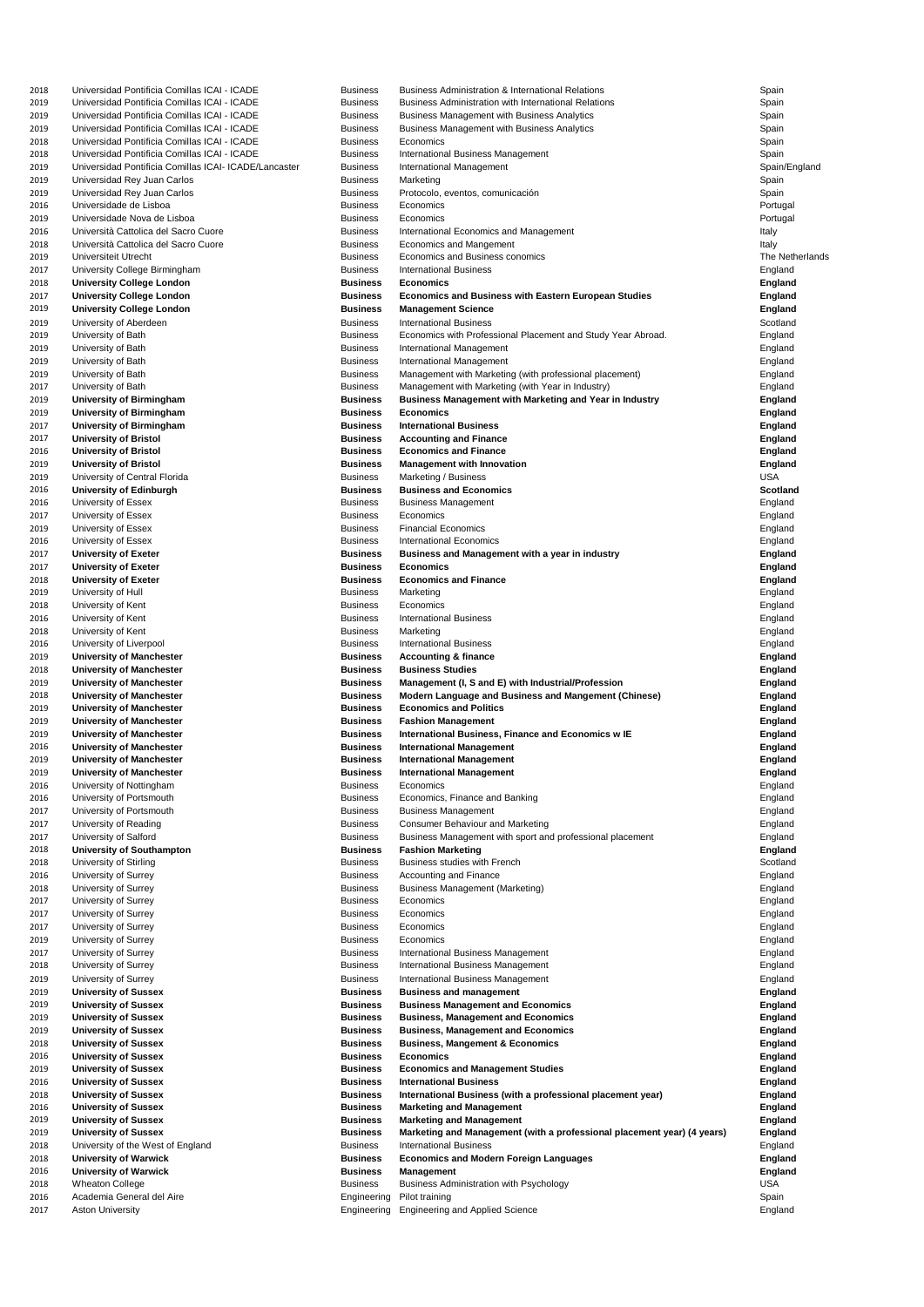| 2019         | Centro Universitario de Tecnología y Arte Digital                                | Engineering                | <b>Software Engineering</b>                                               | Spain              |
|--------------|----------------------------------------------------------------------------------|----------------------------|---------------------------------------------------------------------------|--------------------|
| 2017         | CESDA, Escuela de Pilotos de Tarragona                                           | Engineering                | <b>Civil Aviation Pilot Degree</b>                                        | Spain              |
| 2017         | <b>Edinburgh Napier University</b>                                               | Engineering                | <b>Mechanical Engineering</b>                                             | Scotland           |
| 2019         | <b>ETH Zurich</b>                                                                | Engineering                | <b>Civil Engineering</b>                                                  | <b>Switzerland</b> |
| 2018         | Georgia Institute of Technology                                                  | Engineering                | Engineering                                                               | <b>USA</b>         |
| 2019         | <b>Heriot-Watt University</b>                                                    | Engineering                | <b>Electrical and Electronic Engineering</b>                              | Scotland           |
| 2019         | <b>Heriot-Watt University</b>                                                    | Engineering                | <b>Mechanical Engineering</b>                                             | Scotland           |
| 2019         | <b>Heriot-Watt University</b>                                                    |                            | Engineering Mechanical Engineering                                        | Scotland           |
| 2019         | <b>Imperial College London</b>                                                   |                            | <b>Engineering Aeronautical Engineering</b>                               | <b>England</b>     |
| 2018         | <b>Imperial College London</b>                                                   |                            | <b>Engineering Aeronautical Engineering</b>                               | <b>England</b>     |
| 2018         | <b>Imperial College London</b>                                                   |                            | <b>Engineering Biomedical Engineering</b>                                 | <b>England</b>     |
| 2018         | <b>Imperial College London</b>                                                   |                            | <b>Engineering Biomedical Engineering</b>                                 | <b>England</b>     |
| 2017         | <b>Imperial College London</b>                                                   |                            | <b>Engineering Biomedical Engineering</b>                                 | <b>England</b>     |
| 2017         | <b>Imperial College London</b>                                                   |                            | Engineering Chemical Engineering with a year abroad                       | <b>England</b>     |
| 2017         | <b>Imperial College London</b>                                                   |                            | <b>Engineering Design Engineering</b>                                     | <b>England</b>     |
| 2018         | <b>Imperial College London</b>                                                   |                            | <b>Engineering Design Engineering</b>                                     | <b>England</b>     |
| 2018         | <b>Imperial College London</b>                                                   |                            | <b>Engineering Mechanical Engineering</b>                                 | <b>England</b>     |
| 2019         | <b>King's College London</b>                                                     |                            | <b>Engineering Biomedical Engineering</b>                                 | <b>England</b>     |
| 2017         | <b>Leeds Beckett University</b>                                                  | Engineering                | <b>Civil Engineering</b>                                                  | England            |
| 2018         | Loughborough University                                                          | Engineering                | <b>Product Design Engineering</b>                                         | England            |
| 2019         | Loughborough University                                                          | Engineering                | <b>MEng Aeronautical Engineering</b>                                      | England            |
| 2017         | Northumbria University                                                           | Engineering                | <b>Electronic and Industrial Engineering</b>                              | England            |
| 2019         | <b>Oxford Brookes University</b>                                                 | Engineering                | <b>Automatic Engineering</b>                                              | England            |
| 2018         | <b>Oxford Brookes University</b>                                                 | Engineering                | <b>Motorsport Technology</b>                                              | England            |
| 2017         | Politecnico di Torino                                                            | Engineering                | <b>Biomedical Engineering</b>                                             | Italy              |
| 2018         | <b>Queen Mary University of London</b>                                           |                            | <b>Engineering Aerospace Engineering with Management</b>                  | <b>England</b>     |
| 2019         | Queen Mary University of London                                                  |                            | <b>Engineering Design, Innovation and Creative Engineering</b>            | <b>England</b>     |
| 2016         | Rijksuniversiteit Groningen                                                      | Engineering                | Industrial Engineering and Management                                     | The Netherlands    |
| 2017         | Royal Navy (UK)                                                                  | Engineering                | <b>Engineering Technician</b>                                             | England            |
| 2019         | Swansea University                                                               |                            | Engineering Mechanical Engineering                                        | Wales<br>Wales     |
| 2017         | <b>Swansea University</b>                                                        | Engineering                | Engineering Mechanical Engineering                                        | Israel             |
| 2019<br>2019 | Technion – Israel Institue of Technology<br><b>Technische Universiteit Delft</b> | Engineering                | <b>Mechanical Engineering</b><br><b>Aeronatical Engineering</b>           | The Netherlands    |
| 2018         | <b>Technische Universiteit Delft</b>                                             | Engineering                | Aerospace Engineering                                                     | The Netherlands    |
| 2018         | <b>Technische Universiteit Delft</b>                                             | Engineering                | Aerospace Engineering                                                     | The Netherlands    |
| 2019         | <b>Technische Universiteit Delft</b>                                             | Engineering                | Aerospace Engineering                                                     | The Netherlands    |
| 2016         | Universidad Autónoma de Madrid                                                   | Engineering                | <b>Computer Engineering</b>                                               | Spain              |
| 2019         | Universidad Autónoma de Madrid                                                   | Engineering                | <b>Computing Engineering (Bilingual)</b>                                  | Spain              |
| 2017         | Universidad Carlos III de Madrid                                                 | Engineering                | <b>Electrical Engineering</b>                                             | Spain              |
| 2019         | Universidad Carlos III de Madrid                                                 | Engineering                | <b>Energy Engineering</b>                                                 | Spain              |
| 2019         | Universidad Carlos III de Madrid                                                 | Engineering                | <b>Mechanical Engineering</b>                                             | Spain              |
| 2016         | Universidad Carlos III de Madrid                                                 | Engineering                | <b>Mechanical Engineering</b>                                             | Spain              |
| 2016         | Universidad Carlos III de Madrid                                                 | Engineering                | <b>Mechanical Engineering</b>                                             | Spain              |
| 2019         | Universidad Carlos III de Madrid                                                 | Engineering                | Open degree in Engineering                                                | Spain              |
| 2019         | Universidad Carlos III de Madrid                                                 | Engineering                | Industrial Technology Engineering                                         | Spain              |
| 2018         | Universidad CEU San Pablo                                                        | Engineering                | <b>Biomedical Engineering</b>                                             | Spain              |
| 2017         | Universidad CEU San Pablo                                                        | Engineering                | <b>Biomedical Engineering</b>                                             | Spain              |
| 2016         | Universidad Complutense de Madrid                                                | Engineering                | <b>Computer Engineering</b>                                               | Spain              |
| 2016         | Universidad de Alicante                                                          | Engineering                | <b>Chemical Engineering</b>                                               | Spain              |
| 2017         | Universidad de Alicante                                                          | Engineering                | <b>Chemical Engineering</b>                                               | Spain              |
| 2018         | Universidad de Alicante                                                          | Engineering                | <b>Chemical Engineering</b>                                               | Spain              |
| 2019         | Universidad de Alicante                                                          | Engineering                | <b>Computer Engineering</b>                                               | Spain              |
| 2018         | Universidad de Alicante                                                          | Engineering                | Multimedia Engineering                                                    | Spain              |
| 2018         | Universidad de Valencia                                                          | Engineering                | <b>Mechanical Engineering</b>                                             | Spain              |
| 2018         | Universidad Miguel Hernández                                                     | Engineering                | <b>Mechanical Engineering</b>                                             | Spain              |
| 2017         | Universidad Politécnica de Cartagena                                             | Engineering                | Industrial, Electronic and Automatic Engineering                          | Spain              |
| 2016         | Universidad Politécnica de Cartagena                                             | Engineering                | <b>Naval Engineering</b>                                                  | Spain              |
| 2019         | Universidad Politécnica de Madrid                                                | Engineering                | <b>Civil Engineering</b>                                                  | Spain              |
| 2018         | Universidad Politécnica de Madrid                                                | Engineering                | <b>Computer Engineering</b>                                               | Spain              |
| 2019         | Universidad Politécnica de Madrid                                                | Engineering Engineering    |                                                                           | Spain              |
| 2017         | Universidad Politécnica de Madrid                                                |                            | Engineering Naval Engineering                                             | Spain              |
| 2016<br>2018 | Universidad Politécnica de Valencia<br>Universidad Politécnica de Valencia       | Engineering<br>Engineering | <b>Computer and Software Technology</b><br><b>Engineering in Energies</b> | Spain<br>Spain     |
| 2018         | Universidad Politécnica de Valencia                                              | Engineering                | Engineering in Industrial Technologies                                    | Spain              |
| 2018         | Universidad Politécnica de Valencia                                              | Engineering                | Engineering in Industrial Technologies                                    | Spain              |
| 2018         | Universidad Politécnica de Valencia                                              | Engineering                | <b>Mechanical Engineering</b>                                             | Spain              |
| 2016         | Universidad Pontificia Comillas ICAI - ICADE                                     | Engineering                | Engineering in Industrial Technologies                                    | Spain              |
| 2016         | Universidad Pontificia Comillas ICAI - ICADE                                     | Engineering                | Engineering in Industrial Technologies and Business                       | Spain              |
| 2018         | Universidad Pontificia Comillas ICAI - ICADE                                     | Engineering                | <b>Engineering in Telecommunications</b>                                  | Spain              |
| 2019         | Universidad Pontificia Comillas ICAI - ICADE                                     | Engineering                | <b>Industrial Engineering</b>                                             | Spain              |
| 2018         | Universidad Pontificia Comillas ICAI - ICADE                                     | Engineering                | <b>Industrial Engineering</b>                                             | Spain              |
| 2018         | Universidad Pontificia Comillas ICAI - ICADE                                     | Engineering                | Industrial Engineering and Business Mangement                             | Spain              |
| 2019         | Universidad Pontificia Comillas ICAI - ICADE                                     | Engineering                | <b>Industrial Technology Engineering</b>                                  | Spain              |
| 2019         | Universidad Pontificia Comillas ICAI - ICADE                                     | Engineering                | <b>Industrial Engineering</b>                                             | Spain              |
| 2019         | Universidad Pontificia Comillas ICAI - ICADE                                     | Engineering                | <b>Industrial Engineering</b>                                             | Spain              |
| 2019         | Universidad Pontificia Comillas ICAI - ICADE                                     | Engineering                | <b>Industrial Engineering</b>                                             | Spain              |
| 2016         | Universidad Pontificia Comillas ICAI - ICADE                                     | Engineering                | <b>Mechanical Engineering</b>                                             | Spain              |
| 2019         | Universidad Pontificia Comillas ICAI - ICADE                                     | Engineering                | <b>Telecommunications Engineering</b>                                     | Spain              |
| 2018         | Universidad Pontificia Comillas ICAI - ICADE                                     | Engineering                | <b>Telecommunications Engineering</b>                                     | Spain              |
| 2019         | Universidad Pontificia Comillas ICAI - ICADE                                     | Engineering                | Telecommunications Engineering with Business Analytics                    | Spain              |
| 2019         | <b>Universiteit Twente</b>                                                       | Engineering                | <b>Mechanical Engineering</b>                                             | The Netherlands    |
| 2019         | <b>Universiteit Twente</b>                                                       | Engineering                | <b>Mechanical Engineering</b>                                             | The Netherlands    |
| 2016         | <b>University College London</b>                                                 |                            | <b>Engineering Biomedical Engineering</b>                                 | <b>England</b>     |
| 2019         | <b>University College London</b>                                                 |                            | <b>Engineering Engineering (Biomedical)</b>                               | <b>England</b>     |
| 2019         | <b>University College London</b>                                                 |                            | <b>Engineering Engineering (Electronic and Electrical)</b>                | <b>England</b>     |
| 2019         | <b>University College London</b>                                                 |                            | <b>Engineering Engineering (Mechanical)</b>                               | <b>England</b>     |
| 2018         | University of Bath                                                               |                            | Engineering Chemical Engineering (With Placement)                         | England            |
| 2019         | University of Bath                                                               |                            | Engineering Civil and Architectural Engineering (with placement)          | England            |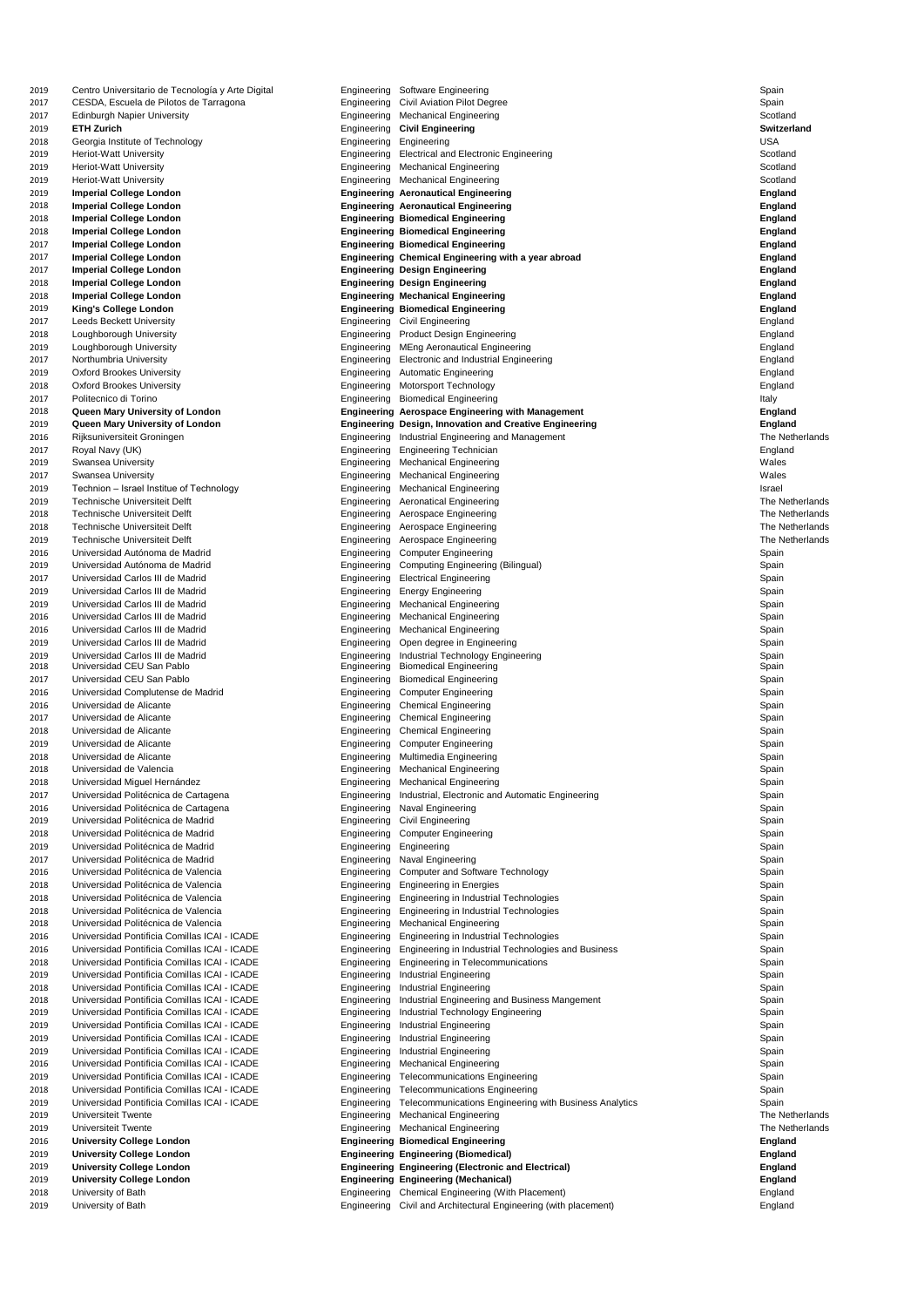| 2016         | University of Bath                                           |                                        | Engineering Mechanical Engineering                                                               | England                          |
|--------------|--------------------------------------------------------------|----------------------------------------|--------------------------------------------------------------------------------------------------|----------------------------------|
| 2017         | <b>University of Bristol</b>                                 |                                        | <b>Engineering Mechanical Engineering</b>                                                        | <b>England</b>                   |
| 2019         | <b>University of California, Berkeley</b>                    |                                        | <b>Engineering Chemical Engineering</b>                                                          | <b>USA</b>                       |
| 2017         | University of California, Berkeley                           |                                        | <b>Engineering Engineering and Management</b>                                                    | <b>USA</b>                       |
|              |                                                              |                                        |                                                                                                  |                                  |
| 2018         | <b>University of Cambridge</b>                               |                                        | <b>Engineering Engineering</b>                                                                   | <b>England</b>                   |
| 2018         | University of Dundee                                         | Engineering                            | <b>Mechanical Engineering</b>                                                                    | England                          |
| 2016         | University of East Anglia                                    | Engineering                            | <b>Energy Engineering with Environmental Managment</b>                                           | England                          |
| 2019         | University of East London                                    | Engineering                            | <b>Engineering Management</b>                                                                    | England                          |
| 2017         | <b>University of Edinburgh</b>                               |                                        | <b>Engineering Mechanical Engineering</b>                                                        | <b>England</b>                   |
| 2018         | <b>University of Edinburgh</b>                               |                                        | <b>Engineering Medical Engineering</b>                                                           | <b>England</b>                   |
|              |                                                              |                                        |                                                                                                  |                                  |
| 2019         | <b>University of Edinburgh</b>                               |                                        | <b>Engineering Chemical Engineering</b>                                                          | <b>Scotland</b>                  |
| 2019         | <b>University of Edinburgh</b>                               |                                        | <b>Engineering Chemical Engineering</b>                                                          | <b>Scotland</b>                  |
| 2017         | <b>University of Edinburgh</b>                               |                                        | <b>Engineering Civil Engineering</b>                                                             | <b>Scotland</b>                  |
| 2018         | <b>University of Edinburgh</b>                               |                                        | <b>Engineering Electrical and Mechanical Engineering</b>                                         | <b>Scotland</b>                  |
| 2016         | <b>University of Edinburgh</b>                               |                                        | <b>Engineering Engineering</b>                                                                   | <b>Scotland</b>                  |
|              |                                                              |                                        |                                                                                                  |                                  |
| 2016         | <b>University of Edinburgh</b>                               |                                        | <b>Engineering Mechanical Engineering</b>                                                        | <b>Scotland</b>                  |
| 2016         | <b>University of Edinburgh</b>                               |                                        | <b>Engineering Mechanical Engineering</b>                                                        | <b>Scotland</b>                  |
| 2017         | <b>University of Edinburgh</b>                               |                                        | <b>Engineering Mechanical Engineering</b>                                                        | <b>Scotland</b>                  |
| 2017         | <b>University of Edinburgh</b>                               |                                        | <b>Engineering Mechanical Engineering</b>                                                        | <b>Scotland</b>                  |
| 2017         | <b>University of Edinburgh</b>                               |                                        | <b>Engineering Mechanical Engineering</b>                                                        | <b>Scotland</b>                  |
|              |                                                              |                                        |                                                                                                  |                                  |
| 2019         | <b>University of Edinburgh</b>                               |                                        | <b>Engineering Mechanical Engineering</b>                                                        | <b>Scotland</b>                  |
| 2016         | <b>University of Edinburgh</b>                               |                                        | <b>Engineering Mechanical Engineering and Management</b>                                         | <b>Scotland</b>                  |
| 2019         | <b>University of Edinburgh</b>                               |                                        | <b>Engineering Chemical Engineering</b>                                                          | <b>Scotland</b>                  |
| 2018         | University of Essex                                          |                                        | Engineering Computing Science/Business and Mangement                                             | England                          |
| 2016         | <b>University of Glasgow</b>                                 |                                        | <b>Engineering Biomedical Engineering</b>                                                        | <b>Scotland</b>                  |
|              |                                                              |                                        |                                                                                                  |                                  |
| 2016         | University of Leeds                                          |                                        | Engineering Mechanical Engineering                                                               | England                          |
| 2019         | University of Liverpool                                      |                                        | Engineering Mechatronics and Autonomous Systems                                                  | England                          |
| 2016         | <b>University of Manchester</b>                              |                                        | <b>Engineering Aerospace Engineering</b>                                                         | <b>England</b>                   |
| 2018         | <b>University of Manchester</b>                              |                                        | <b>Engineering Civil Engineering</b>                                                             | <b>England</b>                   |
|              |                                                              |                                        |                                                                                                  |                                  |
| 2016         | <b>University of Manchester</b>                              |                                        | <b>Engineering Materials Science and Engineering</b>                                             | <b>England</b>                   |
| 2016         | <b>University of Manchester</b>                              |                                        | <b>Engineering Petroleum Engineering</b>                                                         | <b>England</b>                   |
| 2019         | <b>University of Manchester</b>                              |                                        | <b>Engineering Electrical and Electronic Engineering</b>                                         | <b>England</b>                   |
| 2019         | University of Nottingham                                     |                                        | Engineering Product Design and Manufacture including an Industrial Year                          | England                          |
| 2017         | University of Salford                                        |                                        | Engineering Civil Engineering                                                                    | England                          |
|              |                                                              |                                        |                                                                                                  |                                  |
| 2016         | <b>University of Sheffield</b>                               |                                        | <b>Engineering Mechatronic and Robotic Engineering</b>                                           | <b>England</b>                   |
| 2019         | <b>University of Sheffield</b>                               |                                        | Engineering Aerospace Engineering with a Year in Industry                                        | <b>England</b>                   |
| 2017         | <b>University of Southampton</b>                             |                                        | Engineering Mechanical Engineering, and Computer Science with Image and Multimedia Syste England |                                  |
| 2019         | <b>University of Southampton</b>                             |                                        | <b>Engineering Mechanical Engineering/Aerospace</b>                                              | <b>England</b>                   |
| 2018         | <b>University of Southampton</b>                             |                                        | <b>Engineering Ship Science/Naval Engineering with Industrial Placement</b>                      | <b>England</b>                   |
|              |                                                              |                                        |                                                                                                  |                                  |
| 2017         | University of Surrey                                         | Engineering                            | Aerospace Engineering                                                                            | England                          |
| 2018         | University of Surrey                                         | Engineering                            | <b>Automotive Engineering</b>                                                                    | England                          |
| 2018         | <b>University of Surrey</b>                                  | Engineering                            | <b>Automotive Engineering</b>                                                                    | England                          |
| 2019         | <b>University of Surrey</b>                                  | Engineering                            | <b>Automotive Engineering</b>                                                                    | England                          |
| 2018         | University of Surrey                                         | Engineering                            | <b>Biomedical Engineering</b>                                                                    | England                          |
|              |                                                              |                                        |                                                                                                  |                                  |
| 2018         | University of Surrey                                         |                                        | Engineering Biomedical Engineering                                                               | England                          |
| 2018         | University of Surrey                                         |                                        | Engineering Biomedical Engineering                                                               | England                          |
| 2018         | <b>University of Sussex</b>                                  |                                        | <b>Engineering Engineering</b>                                                                   | <b>England</b>                   |
| 2017         | <b>University of Sussex</b>                                  |                                        | Engineering Mechanical Engineering (with a year abroad)                                          | <b>England</b>                   |
| 2017         | <b>University of Warwick</b>                                 |                                        | <b>Engineering Mechanical Engineering</b>                                                        | England                          |
|              |                                                              |                                        |                                                                                                  |                                  |
| 2018         | <b>University of Warwick</b>                                 |                                        | <b>Engineering Automotive Engineering</b>                                                        | <b>England</b>                   |
| 2018         | <b>University of Warwick</b>                                 |                                        | <b>Engineering Electrical and Electronic Engineering</b>                                         | <b>England</b>                   |
| 2017         | <b>University of Warwick</b>                                 |                                        | <b>Engineering Engineering</b>                                                                   | <b>England</b>                   |
| 2016         | <b>University of Warwick</b>                                 |                                        | <b>Engineering Mechanical Engineering</b>                                                        | <b>England</b>                   |
| 2018         | <b>Brunel University London</b>                              | <b>Humanities</b>                      | Military and International History with Professional Development                                 | England                          |
|              |                                                              |                                        |                                                                                                  |                                  |
| 2019         | <b>Cardiff University</b>                                    | Humanities                             | <b>History &amp; Politics</b>                                                                    | Wales                            |
| 2016         | <b>Cardiff University</b>                                    | <b>Humanities</b>                      | Human and Social Sciences                                                                        | Wales                            |
| 2017         | <b>Cardiff University</b>                                    | <b>Humanities</b>                      | International Relations and Politics (with a language)                                           |                                  |
| 2019         |                                                              |                                        |                                                                                                  | Wales                            |
|              | City, University of London                                   | <b>Humanities</b>                      | <b>Political Sciences</b>                                                                        |                                  |
|              |                                                              |                                        |                                                                                                  | England                          |
| 2017         | City, University of London                                   | <b>Humanities</b>                      | Journalism (3 or 4 years)                                                                        | England                          |
| 2019         | Colegio Universitario de Estudios Fiancieros (CUNEF)         | Humanities                             | Law and Business Adminstration                                                                   | Spain                            |
| 2019         | De Haagse Hogeschool                                         | <b>Humanities</b>                      | International & Eu Law                                                                           | The Netherlands                  |
| 2017         | <b>Durham University</b>                                     | <b>Humanities</b>                      | <b>International Relations</b>                                                                   | <b>England</b>                   |
| 2017         | <b>Durham University</b>                                     | <b>Humanities</b>                      | <b>International Relations</b>                                                                   | <b>England</b>                   |
|              |                                                              |                                        |                                                                                                  |                                  |
| 2016         | <b>Durham University</b>                                     |                                        | <b>Humanities Psychology</b>                                                                     | <b>England</b>                   |
| 2016         | <b>Durham University</b>                                     | <b>Humanities</b>                      | <b>Social Sciences</b>                                                                           | <b>England</b>                   |
| 2019         | <b>Durham University</b>                                     | <b>Humanities</b>                      | <b>International Relations</b>                                                                   | <b>England</b>                   |
| 2016         | <b>ESADE Law School, Barcelona</b>                           | Humanities                             | Law                                                                                              | Spain                            |
| 2017         | <b>IDC Herzliya University</b>                               | Humanities                             | <b>Government and Sustainability</b>                                                             | Israel                           |
| 2018         | <b>IE University</b>                                         | <b>Humanities</b>                      | <b>Behavioural and Social Sciences</b>                                                           |                                  |
|              |                                                              |                                        |                                                                                                  | Spain                            |
| 2017         | <b>IE University</b>                                         | <b>Humanities</b>                      | <b>Business Admin and International Relations</b>                                                | Spain                            |
| 2016         | <b>IE University</b>                                         | <b>Humanities</b>                      | <b>International Relations</b>                                                                   | Spain                            |
| 2016         | <b>IE University</b>                                         | <b>Humanities</b>                      | <b>International Relations</b>                                                                   | Spain                            |
| 2016         | <b>IE University</b>                                         | <b>Humanities</b>                      | <b>International Relations</b>                                                                   | Spain                            |
| 2018         | <b>IE University</b>                                         | <b>Humanities</b>                      | <b>International Relations</b>                                                                   | Spain                            |
|              |                                                              |                                        |                                                                                                  |                                  |
| 2017         | <b>IE University</b>                                         | <b>Humanities</b>                      | Law                                                                                              | Spain                            |
| 2017         | <b>IE University</b>                                         | <b>Humanities</b>                      | Law                                                                                              | Spain                            |
| 2019         | <b>IE University</b>                                         | <b>Humanities</b>                      | Law                                                                                              | Spain                            |
| 2019         | <b>IE University</b>                                         | Humanities                             | Law and International                                                                            | Spain                            |
| 2016         | <b>IE University</b>                                         | <b>Humanities</b>                      | Law and International relations                                                                  | Spain                            |
|              |                                                              |                                        |                                                                                                  |                                  |
| 2017         | <b>IE University</b>                                         | <b>Humanities</b>                      | Law and International Relations                                                                  | Spain                            |
| 2019         | <b>IE University</b>                                         | <b>Humanities</b>                      | Law and International Relations                                                                  | Spain                            |
| 2016         | <b>IE University</b>                                         | Humanities                             | Law with legal practice                                                                          | Spain                            |
| 2017         | <b>IE University</b>                                         | Humanities                             | Psychology                                                                                       | Spain                            |
| 2019         | <b>IE University</b>                                         | <b>Humanities</b>                      | <b>International Relations</b>                                                                   | Spain                            |
|              |                                                              |                                        |                                                                                                  |                                  |
| 2019         | <b>IE University</b>                                         | <b>Humanities</b>                      | Law and International Relations                                                                  | Spain                            |
| 2016         | <b>King's College London</b>                                 | <b>Humanities</b>                      | <b>Digital Culture</b>                                                                           | <b>England</b>                   |
| 2018<br>2019 | <b>King's College London</b><br><b>King's College London</b> | <b>Humanities</b><br><b>Humanities</b> | <b>Digital Culture</b><br><b>English</b>                                                         | <b>England</b><br><b>England</b> |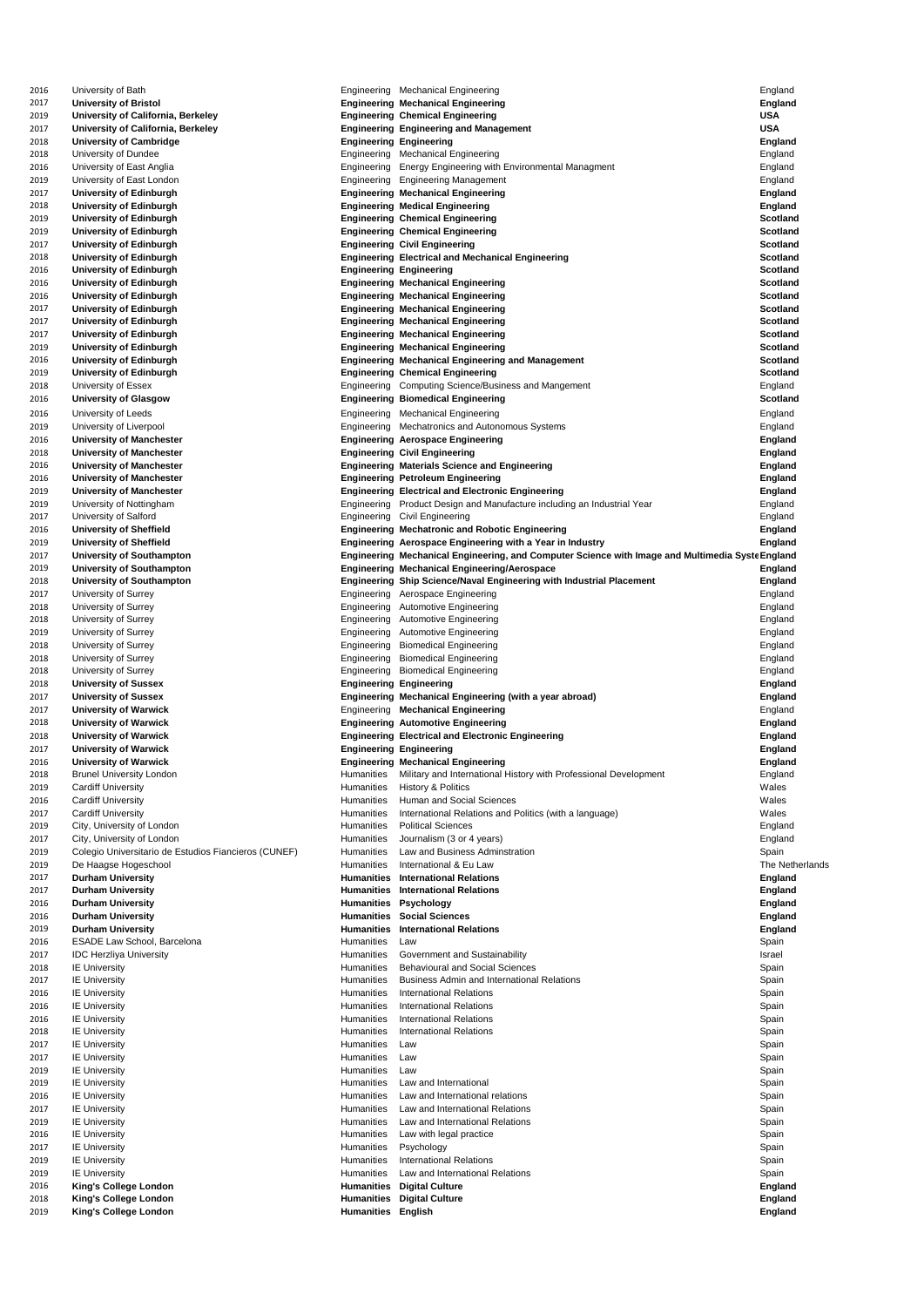| 2016         | <b>King's College London</b>                                         | <b>Humanities</b>                      | <b>European Politics</b>                                         | <b>England</b>                     |
|--------------|----------------------------------------------------------------------|----------------------------------------|------------------------------------------------------------------|------------------------------------|
| 2018         | <b>King's College London</b>                                         | <b>Humanities</b>                      | <b>European Politics</b>                                         | <b>England</b>                     |
| 2018         | <b>King's College London</b>                                         | <b>Humanities</b>                      | European Studies - French Pathway (4 Years)                      | <b>England</b>                     |
| 2016         | <b>King's College London</b>                                         | <b>Humanities</b>                      | <b>French and Management</b>                                     | <b>England</b>                     |
| 2018         | <b>King's College London</b>                                         | <b>Humanities</b>                      | <b>History and International Relations</b>                       | <b>England</b>                     |
| 2019         | <b>King's College London</b>                                         | <b>Humanities</b>                      | International relations                                          | <b>England</b>                     |
| 2017         | <b>King's College London</b>                                         | <b>Humanities</b>                      | <b>Political Economy</b>                                         | <b>England</b>                     |
| 2018         | <b>King's College London</b>                                         | <b>Humanities</b>                      | <b>Politics, Philosophy and Economics</b>                        | <b>England</b>                     |
| 2019         | <b>Lancaster Univeristy</b>                                          | <b>Humanities</b>                      | <b>History and International Relations</b>                       | <b>England</b>                     |
| 2019         | <b>Lancaster University</b>                                          | <b>Humanities</b>                      | <b>Law (International Law)</b>                                   | <b>England</b>                     |
| 2018         | Loughborough University                                              | <b>Humanities</b>                      | <b>International Relations</b>                                   | England                            |
| 2018         | Loughborough University                                              | <b>Humanities</b>                      | Phychology                                                       | England                            |
| 2018         | Loughborough University                                              | <b>Humanities</b>                      | Politics with Economics                                          | England                            |
| 2019         | Loughborough University                                              | <b>Humanities</b>                      | Psychology                                                       | England                            |
| 2016         | Middlesex University London                                          | <b>Humanities</b>                      | Digital Media                                                    | England                            |
| 2019         | New College of the Humanities                                        | <b>Humanities</b>                      | <b>International Law</b>                                         | England                            |
| 2016         | <b>Nottingham Trent University</b>                                   | Humanities                             | <b>Film Production Technology</b>                                | England                            |
| 2018         | Queen Mary University of London                                      | <b>Humanities</b>                      | <b>Comparative Literature and Linguistics</b>                    | <b>England</b>                     |
| 2018         | Queen Mary University of London                                      | <b>Humanities</b>                      | German                                                           | <b>England</b>                     |
| 2018         | Queen Mary University of London                                      | <b>Humanities</b>                      | <b>History and Politics</b>                                      | <b>England</b>                     |
| 2018         | Queen Mary University of London                                      | <b>Humanities</b>                      | <b>Politics and International Relations</b>                      | <b>England</b>                     |
| 2018         | Queen Mary University of London                                      | <b>Humanities</b>                      | <b>Politics with Business Management</b>                         | <b>England</b>                     |
| 2018         | Queen Mary University of London                                      | <b>Humanities</b>                      | <b>Politics with International Relations</b>                     | <b>England</b>                     |
| 2019         | Queen Mary University of London                                      | <b>Humanities</b>                      | <b>Politics and Business Management</b>                          | <b>England</b>                     |
| 2017         | <b>Regent's University London</b>                                    | Humanities                             | Psychology                                                       | England                            |
| 2017         | Rijksuniversiteit Groningen                                          | <b>Humanities</b><br><b>Humanities</b> | European and International Law<br>International and European Law | The Netherlands<br>The Netherlands |
| 2016         | Rijksuniversiteit Groningen                                          | <b>Humanities</b>                      |                                                                  | The Netherlands                    |
| 2016         | Rijksuniversiteit Groningen<br>Rijksuniversiteit Groningen           | Humanities                             | Psychology                                                       | The Netherlands                    |
| 2017<br>2019 | Royal Holloway, University of London                                 | <b>Humanities</b>                      | Psychology<br>Criminology and Psychology                         |                                    |
| 2019         | Royal Holloway, University of London                                 | Humanities                             | Criminology and Psychology with a Year in Industry               | England<br>England                 |
|              | <b>SOAS University of London</b>                                     | <b>Humanities</b>                      | Social Anthropology and Law                                      | England                            |
| 2016<br>2019 | <b>Stanford University</b>                                           | <b>Humanities</b>                      | Law                                                              | <b>USA</b>                         |
| 2018         | <b>Suffolk University</b>                                            | <b>Humanities</b>                      | Bachelor's Program                                               | Spain                              |
| 2017         | The Rochester Institute of Technology Kosovo                         | <b>Humanities</b>                      | <b>Public Policy</b>                                             | Kosovo                             |
| 2016         | <b>Tilburg University</b>                                            | <b>Humanities</b>                      | Psychology                                                       | The Netherlands                    |
| 2016         | Universidad Autónoma de Madrid                                       | <b>Humanities</b>                      | Law                                                              | Spain                              |
| 2017         | Universidad Autónoma de Madrid                                       | Humanities                             | Law                                                              | Spain                              |
| 2017         | Universidad Autónoma de Madrid                                       | Humanities                             | Law and Criminology                                              | Spain                              |
| 2018         | Universidad Autónoma de Madrid                                       | <b>Humanities</b>                      | <b>Law and Political Sciences</b>                                | Spain                              |
| 2018         | Universidad Autónoma de Madrid                                       | <b>Humanities</b>                      | Law and Politics                                                 | Spain                              |
| 2018         | Universidad Autónoma de Madrid                                       | <b>Humanities</b>                      | Psychology                                                       | Spain                              |
| 2018         | Universidad Autónoma de Madrid                                       | <b>Humanities</b>                      | Psychology                                                       | Spain                              |
| 2019         | Universidad Cardenal Herrera (CEU)                                   | <b>Humanities</b>                      | Law y ADE                                                        | Spain                              |
| 2017         | Universidad Carlos III de Madrid                                     | <b>Humanities</b>                      | Humanities                                                       | Spain                              |
| 2018         | Universidad CEU San Pablo                                            | <b>Humanities</b>                      | Education                                                        | Spain                              |
| 2017         | Universidad CEU San Pablo                                            | <b>Humanities</b>                      | <b>International Law</b>                                         | Spain                              |
| 2017         | Universidad CEU San Pablo                                            | <b>Humanities</b>                      | International Relations (English) and Law (Spanish)              | Spain                              |
| 2019         | Universidad CEU San Pablo                                            | <b>Humanities</b>                      | International Relations and the European Union                   | Spain                              |
| 2018         | Universidad CEU San Pablo                                            | <b>Humanities</b>                      | Law and International Relations                                  | Spain                              |
| 2019         | Universidad Complutense de Madrid                                    | <b>Humanities</b>                      | <b>DADE</b>                                                      | Spain                              |
| 2016         | Universidad Complutense de Madrid                                    | <b>Humanities</b>                      | Law                                                              | Spain                              |
| 2016         | Universidad Complutense de Madrid                                    | Humanities                             | Psychology                                                       | Spain                              |
| 2016         | Universidad Complutense de Madrid                                    | <b>Humanities</b>                      | <b>Translation Studies</b>                                       | Spain                              |
| 2019         | Universidad de Alicante                                              | <b>Humanities</b>                      | <b>DADE</b>                                                      | Spain                              |
| 2019         | Universidad de Alicante                                              | <b>Humanities</b>                      | Criminal law                                                     | Spain                              |
| 2017         | Universidad de Alicante                                              | <b>Humanities</b>                      | Law and Criminology                                              | Spain                              |
| 2016         | Universidad de Alicante                                              | <b>Humanities</b>                      | Law and Politics                                                 | Spain                              |
| 2018         | Universidad de Alicante                                              | <b>Humanities</b>                      | Marketing                                                        | Spain                              |
| 2016         | Universidad de Alicante                                              |                                        | Humanities Modern Languages- English                             | Spain                              |
| 2019         | Universidad de Alicante/UCM                                          | <b>Humanities</b>                      | Law                                                              | Spain                              |
| 2016         | Universidad de Murcia                                                | <b>Humanities</b>                      | <b>MA Primary Education</b>                                      | Spain                              |
| 2019         | Universidad de Murcia                                                | <b>Humanities</b>                      | English studies                                                  | Spain                              |
| 2017         | Universidad de Navarra                                               | <b>Humanities</b>                      | Law and Economics                                                | Spain                              |
| 2019         | Universidad de Navarra                                               | <b>Humanities</b>                      | Double degree in Law and International Relations                 | Spain                              |
| 2019         | Universidad de Navarra                                               | Humanities                             | <b>International Relations</b>                                   | Spain                              |
| 2018         | Universidad Europea de Madrid                                        | <b>Humanities</b>                      | Psychology                                                       | Spain                              |
| 2018         | Universidad Loyola Andalucía                                         | <b>Humanities</b>                      | <b>International Relations</b>                                   | Spain                              |
| 2016         | Universidad Miguel Hernández                                         | <b>Humanities</b>                      | Law and Administrantion and Finance                              | Spain                              |
| 2018         | Universidad Nebrija                                                  | <b>Humanities</b>                      | Law and International Relations                                  | Spain/Switzerland                  |
| 2017         | Universidad Pontificia Comillas ICAI - ICADE                         | <b>Humanities</b>                      | International Relations and Global Communications in English     | Spain                              |
| 2019         | Universidad Pontificia Comillas ICAI - ICADE                         | <b>Humanities</b>                      | Law                                                              | Spain                              |
| 2019         | Universidad Pontificia Comillas ICAI - ICADE                         | <b>Humanities</b>                      | Law & Economics                                                  | Spain                              |
| 2018         | Universidad Pontificia Comillas ICAI - ICADE                         | <b>Humanities</b>                      | <b>Law and Business</b>                                          | Spain                              |
| 2018         | Universidad Pontificia Comillas ICAI - ICADE                         | <b>Humanities</b>                      | Law and Business Analytics                                       | Spain                              |
| 2018         | Universidad Pontificia Comillas ICAI - ICADE                         | <b>Humanities</b>                      | Law and Business Law                                             | Spain                              |
| 2017         | Universidad Pontificia Comillas ICAI - ICADE                         | <b>Humanities</b>                      | Law and Business Management                                      | Spain                              |
| 2019         | Universidad Pontificia Comillas ICAI - ICADE                         | Humanities                             | Law and International Relations                                  | Spain                              |
| 2018         | Universidad Pontificia Comillas ICAI - ICADE                         | Humanities                             | Psychology                                                       | Spain                              |
| 2016         | Universidad Rey Juan Carlos                                          | <b>Humanities</b>                      | Law                                                              | Spain                              |
| 2016         | Universidad Rey Juan Carlos                                          | <b>Humanities</b>                      | Law                                                              | Spain                              |
| 2019         | Universiteit van Amsterdam                                           | <b>Humanities</b>                      | Media                                                            | The Netherlands                    |
| 2019         | <b>University College Dublin</b>                                     | <b>Humanities</b>                      | Law & Social Justice                                             | Ireland                            |
| 2016         | <b>University College London</b><br><b>University College London</b> | <b>Humanities</b><br><b>Humanities</b> | <b>Arts and Sciences</b><br><b>Arts and Sciences</b>             | <b>England</b>                     |
| 2016<br>2018 | <b>University College London</b>                                     | <b>Humanities</b>                      | History and Politics of the Americas with a Year Abroad          | <b>England</b><br><b>England</b>   |
| 2018         | <b>University College London</b>                                     | <b>Humanities</b>                      | <b>Modern Language Plus (4 Years)</b>                            | <b>England</b>                     |
| 2016         | <b>University College London</b>                                     | <b>Humanities</b>                      | <b>Modern Languages</b>                                          | <b>England</b>                     |
|              |                                                                      |                                        |                                                                  |                                    |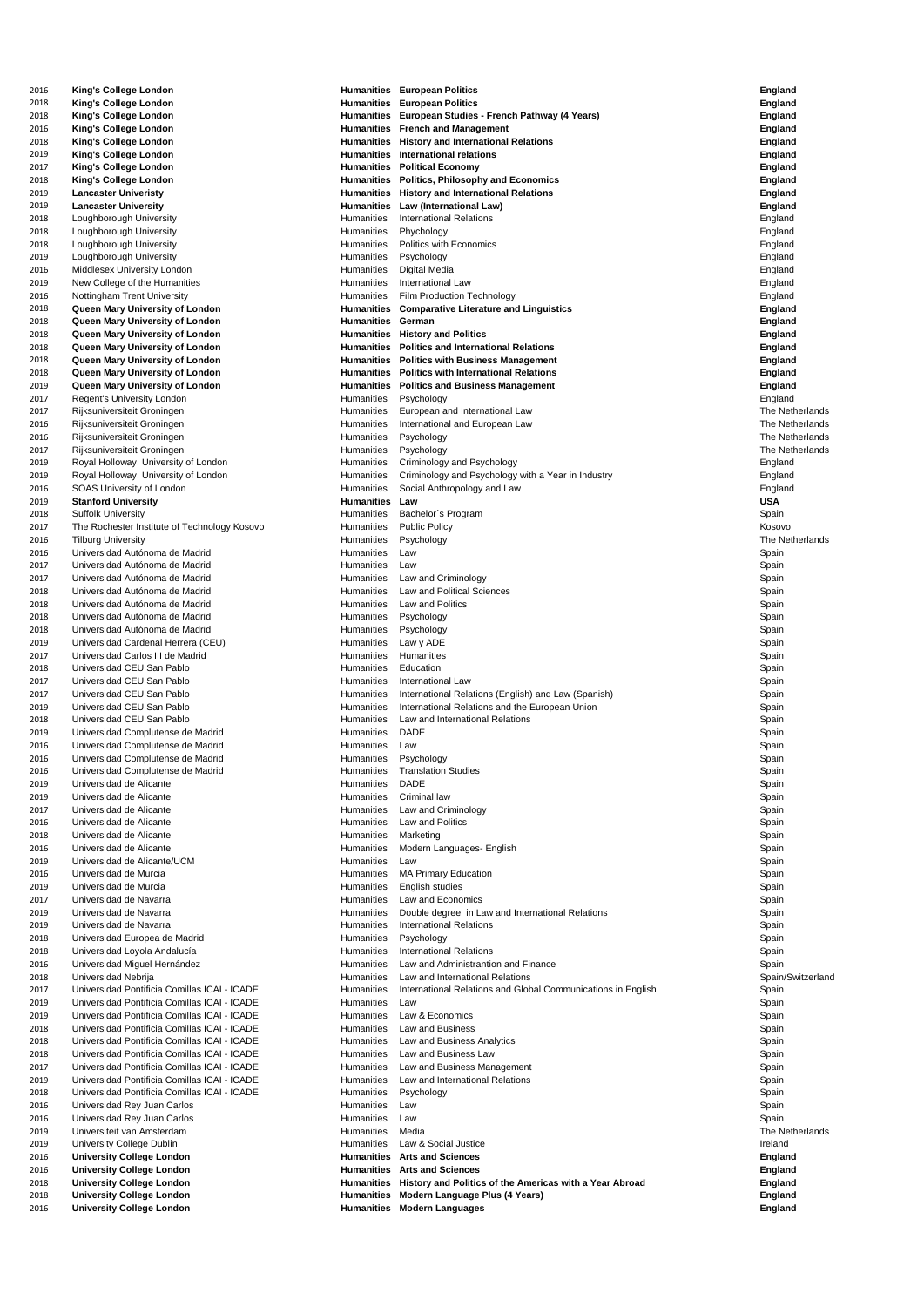| 2019         | <b>University College London</b>                                        | <b>Humanities</b>                                  | <b>Politics, Sociology and East European Studies</b>                                             | <b>England</b>                   |
|--------------|-------------------------------------------------------------------------|----------------------------------------------------|--------------------------------------------------------------------------------------------------|----------------------------------|
| 2019         | <b>University College London</b>                                        | <b>Humanities</b>                                  | <b>Psychology</b>                                                                                | <b>England</b>                   |
| 2019         | <b>University College London</b>                                        | <b>Humanities</b>                                  | <b>Social Sciences with Quantitative Methods</b>                                                 | <b>England</b>                   |
| 2018         | University of Bath                                                      | Humanities                                         | International Management and Modern Languages - Spain                                            | England                          |
| 2016         | University of Bath                                                      | <b>Humanities</b>                                  | <b>Social Sciences</b>                                                                           | England                          |
| 2019<br>2016 | <b>University of Birmingham</b><br>University of Brighton               | <b>Humanities</b><br><b>Humanities</b>             | <b>English</b><br><b>International Relations</b>                                                 | <b>England</b><br>England        |
| 2016         | University of Brighton                                                  | Humanities                                         | Law                                                                                              | England                          |
| 2018         | <b>University of Bristol</b>                                            | <b>Humanities</b>                                  | <b>English</b>                                                                                   | <b>England</b>                   |
| 2019         | <b>University of Bristol</b>                                            | <b>Humanities</b>                                  | <b>English</b>                                                                                   | <b>England</b>                   |
| 2019         | <b>University of Bristol</b>                                            | <b>Humanities</b>                                  | Law and French (4 years)                                                                         | <b>England</b>                   |
| 2018         | <b>University of Bristol</b>                                            | <b>Humanities</b>                                  | <b>Physics and Philosophy</b>                                                                    | <b>England</b>                   |
| 2019         | <b>University of Bristol</b>                                            | <b>Humanities</b>                                  | Law and French (4 years)                                                                         | <b>England</b>                   |
| 2019         | University of Buckingham                                                | Humanities                                         | Politics, Philosophy and Economics                                                               | England                          |
| 2018         | <b>University of Edinburgh</b>                                          | <b>Humanities</b>                                  | <b>International Relations</b>                                                                   | <b>Scotland</b>                  |
| 2016         | <b>University of Edinburgh</b>                                          | <b>Humanities</b>                                  | <b>Economics and Politics</b>                                                                    | <b>Scotland</b>                  |
| 2016         | <b>University of Edinburgh</b>                                          | <b>Humanities</b>                                  | <b>Psychology</b>                                                                                | <b>Scotland</b>                  |
| 2017         | <b>University of Edinburgh</b>                                          | <b>Humanities</b>                                  | <b>Psychology</b>                                                                                | <b>Scotland</b>                  |
| 2018         | <b>University of Edinburgh</b>                                          | <b>Humanities</b>                                  | <b>Spanish and Portuguese</b>                                                                    | <b>Scotland</b>                  |
| 2016         | University of Essex                                                     | Humanities<br>Humanities                           | <b>International Relations</b><br><b>International Relations</b>                                 | England                          |
| 2017<br>2017 | University of Essex<br>University of Essex                              | Humanities                                         | Law                                                                                              | England<br>England               |
| 2018         | University of Essex                                                     | Humanities                                         | Law                                                                                              | England                          |
| 2016         | University of Essex                                                     | Humanities                                         | <b>Liberal Arts</b>                                                                              | England                          |
| 2018         | University of Essex                                                     | Humanities                                         | Politics and International Relations (including Placement Year)                                  | England                          |
| 2019         | University of Essex                                                     | Humanities                                         | Psychology                                                                                       | England                          |
| 2017         | <b>University of Exeter</b>                                             | <b>Humanities</b>                                  | <b>Modern Languages</b>                                                                          | <b>England</b>                   |
| 2017         | <b>University of Exeter</b>                                             | <b>Humanities</b>                                  | <b>Politics and International Relations</b>                                                      | <b>England</b>                   |
| 2017         | <b>University of Exeter</b>                                             | <b>Humanities</b>                                  | <b>Politics, Philosophy and Economics</b>                                                        | <b>England</b>                   |
| 2017         | <b>University of Exeter</b>                                             |                                                    | Humanities Politics, Philosophy and Economics                                                    | <b>England</b>                   |
| 2019         | <b>University of Glasgow</b>                                            | <b>Humanities</b>                                  | <b>English Literature/Film and Television Studies</b>                                            | <b>Scotland</b>                  |
| 2017         | University of Kent                                                      | <b>Humanities</b>                                  | <b>History and Politics</b>                                                                      | England                          |
| 2017         | University of Kent                                                      | <b>Humanities</b>                                  | <b>History and Social Anthropology</b>                                                           | England                          |
| 2017         | University of Kent                                                      | <b>Humanities</b><br>Humanities                    | Law and Economics<br>Law and History                                                             | England                          |
| 2016<br>2016 | University of Kent<br>University of Kent                                | <b>Humanities</b>                                  | Psychology                                                                                       | England<br>England               |
| 2017         | University of Kent                                                      | <b>Humanities</b>                                  | Psychology with Clinical Psychology                                                              | England                          |
| 2016         | University of Kent                                                      | Humanities                                         | Sociology and Economics                                                                          | England                          |
| 2018         | University of Leeds                                                     | Humanities                                         | <b>International Relations</b>                                                                   | England                          |
| 2018         | University of Leicester                                                 | <b>Humanities</b>                                  | Psychology with Cognitive Neuroscience                                                           | England                          |
| 2019         | University of Liverpool                                                 | <b>Humanities</b>                                  | Law                                                                                              | England                          |
| 2016         | <b>University of Manchester</b>                                         | <b>Humanities</b>                                  | <b>Ancient History</b>                                                                           | <b>England</b>                   |
| 2016         | <b>University of Manchester</b>                                         | <b>Humanities</b>                                  | <b>European Studies and French</b>                                                               | <b>England</b>                   |
| 2018         | <b>University of Manchester</b>                                         | <b>Humanities</b>                                  | <b>Law with Politics</b>                                                                         | <b>England</b>                   |
| 2016         | <b>University of Manchester</b>                                         | <b>Humanities</b>                                  | <b>Modern Language and Business Managment</b>                                                    | <b>England</b>                   |
| 2019         | <b>University of Manchester</b>                                         | <b>Humanities</b>                                  | <b>Politics and International Relations</b>                                                      | <b>England</b>                   |
| 2018         | <b>University of Manchester</b>                                         | <b>Humanities</b>                                  | <b>Politics and Spanish</b>                                                                      | <b>England</b>                   |
| 2018<br>2019 | <b>University of Manchester</b><br><b>University of Manchester 2020</b> | <b>Humanities</b><br><b>Humanities</b>             | <b>Psychology</b><br>Law                                                                         | <b>England</b><br><b>England</b> |
| 2019         | <b>University of Manchester 2020</b>                                    | <b>Humanities</b>                                  | <b>Law with Politics</b>                                                                         | <b>England</b>                   |
| 2018         | University of Miami                                                     | <b>Humanities</b>                                  | Law                                                                                              | <b>USA</b>                       |
| 2019         | University of Nottingham                                                | <b>Humanities</b>                                  | Law                                                                                              | England                          |
| 2016         | <b>University of Oxford</b>                                             |                                                    | Humanities French and Beginners Russian                                                          | <b>England</b>                   |
| 2016         | University of Portsmouth                                                | <b>Humanities</b>                                  | <b>International Relations</b>                                                                   | England                          |
| 2016         | <b>University of Sheffield</b>                                          | <b>Humanities</b>                                  | <b>French and Music</b>                                                                          | <b>England</b>                   |
| 2018         | <b>University of Sheffield</b>                                          | <b>Humanities</b>                                  | Law                                                                                              | <b>England</b>                   |
| 2018         | <b>University of Sheffield</b>                                          | <b>Humanities</b>                                  | <b>Law (With Spanish)</b>                                                                        | <b>England</b>                   |
| 2019         | <b>University of Sheffield</b>                                          | <b>Humanities</b>                                  | <b>Modern Languages and Cultures</b>                                                             | <b>England</b>                   |
| 2016         | <b>University of Sheffield</b>                                          | <b>Humanities</b>                                  | <b>Social Sciences</b>                                                                           | <b>England</b>                   |
| 2018<br>2019 | University of St Andrews<br>University of Suffolk                       | <b>Humanities</b><br><b>Humanities</b>             | <b>Modern History</b><br>Education and psychology                                                | Scotland<br>England              |
| 2017         | University of Surrey                                                    | <b>Humanities</b>                                  | <b>International Politics</b>                                                                    | England                          |
| 2018         | University of Surrey                                                    | Humanities                                         | <b>Politics and Sociology</b>                                                                    | England                          |
| 2019         | <b>University of Sussex</b>                                             | <b>Humanities</b>                                  | Criminology                                                                                      | <b>England</b>                   |
| 2016         | <b>University of Sussex</b>                                             | <b>Humanities</b>                                  | <b>Economics and International Relations</b>                                                     | <b>England</b>                   |
| 2017         | <b>University of Sussex</b>                                             | <b>Humanities</b>                                  | Law                                                                                              | <b>England</b>                   |
| 2018         | <b>University of Sussex</b>                                             | <b>Humanities</b>                                  | <b>Law and International Relations</b>                                                           | <b>England</b>                   |
| 2017         | <b>University of Sussex</b>                                             | <b>Humanities</b>                                  | Law with International Relations (differed)                                                      | <b>England</b>                   |
| 2019         | University of Wales Trinity Saint David                                 | <b>Humanities</b>                                  | Law and Business                                                                                 | Wales                            |
| 2019         | University of Wales Trinity Saint David                                 | <b>Humanities</b>                                  | Law and Business                                                                                 | Wales                            |
| 2019         | <b>University of Warwick</b>                                            | <b>Humanities</b>                                  | <b>French and Italian</b>                                                                        | <b>England</b>                   |
| 2018<br>2019 | <b>University of Warwick</b><br><b>University of Warwick</b>            | <b>Humanities</b><br><b>Humanities</b>             | <b>Philosophy/Literacture</b><br><b>Politics, International Studies and Quantitative Methods</b> | <b>England</b>                   |
| 2017         | <b>University of Warwick</b>                                            | <b>Humanities</b>                                  | <b>Ancient History and Classical Archaeology</b>                                                 | <b>England</b><br><b>England</b> |
| 2017         | <b>University of Warwick</b>                                            | <b>Humanities</b>                                  | <b>Law and Business Studies</b>                                                                  | <b>England</b>                   |
| 2016         | <b>University of Warwick</b>                                            |                                                    | <b>Humanities</b> Politics and International Studies                                             | <b>England</b>                   |
| 2018         | <b>University of Warwick</b>                                            |                                                    | Humanities Psychology and Global Sustainable Development                                         | <b>England</b>                   |
| 2018         | <b>University of York</b>                                               | <b>Humanities</b>                                  | <b>Language and Linguistics</b>                                                                  | <b>England</b>                   |
| 2019         | <b>University of York</b>                                               | <b>Humanities</b>                                  | <b>Psychology</b>                                                                                | <b>England</b>                   |
| 2019         | Vrije Universiteit Brussel                                              | <b>Humanities</b>                                  | <b>Social Sciences</b>                                                                           | Belgium                          |
| 2016         | <b>Cardiff University</b>                                               | Mathematics Mathematics                            |                                                                                                  | Wales                            |
| 2016         | <b>Cardiff University</b>                                               |                                                    | <b>Mathematics Maths and Statistics</b>                                                          | Wales                            |
| 2016         | <b>Coventry University</b>                                              |                                                    | Mathematics Mathematics                                                                          | England                          |
| 2017         | <b>Lancaster University</b>                                             |                                                    | <b>Mathematics Mathematics</b>                                                                   | <b>England</b>                   |
| 2017         | Royal Holloway, University of London<br>Universidad Autónoma de Madrid  | Mathematics Mathematics<br>Mathematics Mathematics |                                                                                                  | England                          |
| 2017<br>2017 |                                                                         |                                                    |                                                                                                  | Spain                            |
|              |                                                                         |                                                    |                                                                                                  |                                  |
| 2019         | Universidad de Alicante<br>Universidad de Alicante                      | Mathematics Mathematics<br>Mathematics Mathematics |                                                                                                  | Spain<br>Spain                   |

| 2019         | <b>University College London</b>                          |                                                    | Humanities Politics, Sociology and East European Studies            | <b>England</b>  |
|--------------|-----------------------------------------------------------|----------------------------------------------------|---------------------------------------------------------------------|-----------------|
| 2019         | <b>University College London</b>                          | <b>Humanities</b>                                  | <b>Psychology</b>                                                   | <b>England</b>  |
| 2019         | <b>University College London</b>                          | <b>Humanities</b>                                  | <b>Social Sciences with Quantitative Methods</b>                    | <b>England</b>  |
| 2018         | University of Bath                                        | Humanities                                         | International Management and Modern Languages - Spain               | England         |
| 2016         | University of Bath                                        | Humanities                                         | <b>Social Sciences</b>                                              | England         |
| 2019         | <b>University of Birmingham</b>                           | <b>Humanities</b>                                  | <b>English</b>                                                      | <b>England</b>  |
| 2016         | University of Brighton                                    | <b>Humanities</b>                                  | <b>International Relations</b>                                      | England         |
| 2016         | University of Brighton                                    | Humanities                                         | Law                                                                 | England         |
| 2018         | <b>University of Bristol</b>                              | <b>Humanities</b>                                  | English                                                             | <b>England</b>  |
|              |                                                           |                                                    |                                                                     |                 |
| 2019         | <b>University of Bristol</b>                              | <b>Humanities</b>                                  | English                                                             | <b>England</b>  |
| 2019         | <b>University of Bristol</b>                              | <b>Humanities</b>                                  | Law and French (4 years)                                            | <b>England</b>  |
| 2018         | <b>University of Bristol</b>                              |                                                    | <b>Humanities</b> Physics and Philosophy                            | <b>England</b>  |
| 2019         | <b>University of Bristol</b>                              | <b>Humanities</b>                                  | Law and French (4 years)                                            | <b>England</b>  |
| 2019         | University of Buckingham                                  | <b>Humanities</b>                                  | Politics, Philosophy and Economics                                  | England         |
| 2018         | <b>University of Edinburgh</b>                            | <b>Humanities</b>                                  | <b>International Relations</b>                                      | <b>Scotland</b> |
| 2016         | <b>University of Edinburgh</b>                            | <b>Humanities</b>                                  | <b>Economics and Politics</b>                                       | <b>Scotland</b> |
| 2016         | <b>University of Edinburgh</b>                            | <b>Humanities</b>                                  | <b>Psychology</b>                                                   | <b>Scotland</b> |
| 2017         | <b>University of Edinburgh</b>                            | <b>Humanities</b>                                  | <b>Psychology</b>                                                   | <b>Scotland</b> |
| 2018         | <b>University of Edinburgh</b>                            | <b>Humanities</b>                                  | <b>Spanish and Portuguese</b>                                       | <b>Scotland</b> |
| 2016         | University of Essex                                       | <b>Humanities</b>                                  | <b>International Relations</b>                                      | England         |
| 2017         | University of Essex                                       | Humanities                                         | <b>International Relations</b>                                      | England         |
| 2017         | University of Essex                                       | Humanities                                         | Law                                                                 | England         |
| 2018         | <b>University of Essex</b>                                | <b>Humanities</b>                                  | Law                                                                 | England         |
| 2016         | University of Essex                                       | <b>Humanities</b>                                  | <b>Liberal Arts</b>                                                 | England         |
| 2018         | University of Essex                                       | Humanities                                         | Politics and International Relations (including Placement Year)     | England         |
| 2019         |                                                           | Humanities                                         |                                                                     |                 |
|              | University of Essex                                       |                                                    | Psychology                                                          | England         |
| 2017         | <b>University of Exeter</b>                               | <b>Humanities</b>                                  | <b>Modern Languages</b>                                             | <b>England</b>  |
| 2017         | <b>University of Exeter</b>                               | <b>Humanities</b>                                  | <b>Politics and International Relations</b>                         | <b>England</b>  |
| 2017         | <b>University of Exeter</b>                               | <b>Humanities</b>                                  | <b>Politics, Philosophy and Economics</b>                           | <b>England</b>  |
| 2017         | <b>University of Exeter</b>                               |                                                    | Humanities Politics, Philosophy and Economics                       | <b>England</b>  |
| 2019         | <b>University of Glasgow</b>                              |                                                    | Humanities English Literature/Film and Television Studies           | <b>Scotland</b> |
| 2017         | University of Kent                                        | <b>Humanities</b>                                  | <b>History and Politics</b>                                         | England         |
| 2017         | University of Kent                                        | <b>Humanities</b>                                  | <b>History and Social Anthropology</b>                              | England         |
| 2017         | University of Kent                                        | <b>Humanities</b>                                  | Law and Economics                                                   | England         |
| 2016         | University of Kent                                        | <b>Humanities</b>                                  | Law and History                                                     | England         |
| 2016         | University of Kent                                        | <b>Humanities</b>                                  | Psychology                                                          | England         |
| 2017         | University of Kent                                        | <b>Humanities</b>                                  | Psychology with Clinical Psychology                                 | England         |
| 2016         | University of Kent                                        | <b>Humanities</b>                                  | Sociology and Economics                                             | England         |
| 2018         | University of Leeds                                       | <b>Humanities</b>                                  | <b>International Relations</b>                                      |                 |
|              |                                                           |                                                    |                                                                     | England         |
| 2018         | University of Leicester                                   | <b>Humanities</b>                                  | <b>Psychology with Cognitive Neuroscience</b>                       | England         |
| 2019         | University of Liverpool                                   | <b>Humanities</b>                                  | Law                                                                 | England         |
| 2016         | <b>University of Manchester</b>                           | <b>Humanities</b>                                  | <b>Ancient History</b>                                              | <b>England</b>  |
| 2016         | <b>University of Manchester</b>                           |                                                    | Humanities European Studies and French                              | <b>England</b>  |
| 2018         | <b>University of Manchester</b>                           |                                                    | <b>Humanities</b> Law with Politics                                 | <b>England</b>  |
|              |                                                           |                                                    |                                                                     |                 |
| 2016         | <b>University of Manchester</b>                           |                                                    | Humanities Modern Language and Business Managment                   | <b>England</b>  |
| 2019         |                                                           |                                                    | <b>Humanities</b> Politics and International Relations              |                 |
|              | <b>University of Manchester</b>                           |                                                    |                                                                     | <b>England</b>  |
| 2018         | <b>University of Manchester</b>                           |                                                    | <b>Humanities</b> Politics and Spanish                              | <b>England</b>  |
| 2018         | <b>University of Manchester</b>                           | <b>Humanities Psychology</b>                       |                                                                     | <b>England</b>  |
| 2019         | <b>University of Manchester 2020</b>                      | <b>Humanities</b>                                  | Law                                                                 | <b>England</b>  |
| 2019         | <b>University of Manchester 2020</b>                      | <b>Humanities</b>                                  | <b>Law with Politics</b>                                            | <b>England</b>  |
| 2018         | University of Miami                                       | Humanities                                         | Law                                                                 | <b>USA</b>      |
| 2019         | University of Nottingham                                  | Humanities                                         | Law                                                                 | England         |
| 2016         | <b>University of Oxford</b>                               | <b>Humanities</b>                                  | <b>French and Beginners Russian</b>                                 | <b>England</b>  |
| 2016         | University of Portsmouth                                  | <b>Humanities</b>                                  | <b>International Relations</b>                                      | England         |
| 2016         | <b>University of Sheffield</b>                            | <b>Humanities</b>                                  | <b>French and Music</b>                                             | <b>England</b>  |
| 2018         | <b>University of Sheffield</b>                            | <b>Humanities Law</b>                              |                                                                     | <b>England</b>  |
| 2018         | <b>University of Sheffield</b>                            |                                                    | Humanities Law (With Spanish)                                       | <b>England</b>  |
| 2019         | <b>University of Sheffield</b>                            | <b>Humanities</b>                                  | <b>Modern Languages and Cultures</b>                                | <b>England</b>  |
| 2016         | <b>University of Sheffield</b>                            | <b>Humanities</b>                                  | <b>Social Sciences</b>                                              | <b>England</b>  |
| 2018         | University of St Andrews                                  | <b>Humanities</b>                                  | <b>Modern History</b>                                               | Scotland        |
| 2019         | University of Suffolk                                     | Humanities                                         | Education and psychology                                            | England         |
| 2017         |                                                           | <b>Humanities</b>                                  | <b>International Politics</b>                                       |                 |
|              | University of Surrey                                      |                                                    |                                                                     | England         |
| 2018         | University of Surrey                                      | <b>Humanities</b>                                  | <b>Politics and Sociology</b>                                       | England         |
| 2019         | <b>University of Sussex</b>                               | <b>Humanities</b>                                  | Criminology                                                         | <b>England</b>  |
| 2016         | <b>University of Sussex</b>                               |                                                    | Humanities Economics and International Relations                    | <b>England</b>  |
| 2017         | <b>University of Sussex</b>                               | <b>Humanities</b>                                  | Law                                                                 | <b>England</b>  |
| 2018         | <b>University of Sussex</b>                               | <b>Humanities</b>                                  | <b>Law and International Relations</b>                              | <b>England</b>  |
| 2017         | <b>University of Sussex</b>                               |                                                    | Humanities Law with International Relations (differed)              | <b>England</b>  |
| 2019         | University of Wales Trinity Saint David                   | <b>Humanities</b>                                  | <b>Law and Business</b>                                             | Wales           |
| 2019         | University of Wales Trinity Saint David                   | <b>Humanities</b>                                  | <b>Law and Business</b>                                             | Wales           |
| 2019         | <b>University of Warwick</b>                              | <b>Humanities</b>                                  | <b>French and Italian</b>                                           | <b>England</b>  |
| 2018         | <b>University of Warwick</b>                              |                                                    | Humanities Philosophy/Literacture                                   | <b>England</b>  |
| 2019         | <b>University of Warwick</b>                              |                                                    | Humanities Politics, International Studies and Quantitative Methods | <b>England</b>  |
| 2017         |                                                           |                                                    |                                                                     |                 |
|              | <b>University of Warwick</b>                              |                                                    | <b>Humanities Ancient History and Classical Archaeology</b>         | <b>England</b>  |
| 2017         | <b>University of Warwick</b>                              | <b>Humanities</b>                                  | <b>Law and Business Studies</b>                                     | <b>England</b>  |
| 2016         | <b>University of Warwick</b>                              |                                                    | Humanities Politics and International Studies                       | <b>England</b>  |
| 2018         | <b>University of Warwick</b>                              |                                                    | Humanities Psychology and Global Sustainable Development            | <b>England</b>  |
| 2018         | <b>University of York</b>                                 |                                                    | Humanities Language and Linguistics                                 | <b>England</b>  |
| 2019         | <b>University of York</b>                                 | <b>Humanities Psychology</b>                       |                                                                     | <b>England</b>  |
| 2019         | Vrije Universiteit Brussel                                | <b>Humanities</b>                                  | <b>Social Sciences</b>                                              | <b>Belgium</b>  |
| 2016         | <b>Cardiff University</b>                                 | Mathematics Mathematics                            |                                                                     | Wales           |
| 2016         | <b>Cardiff University</b>                                 |                                                    | Mathematics Maths and Statistics                                    | Wales           |
| 2016         | <b>Coventry University</b>                                | Mathematics Mathematics                            |                                                                     | England         |
| 2017         | <b>Lancaster University</b>                               |                                                    | <b>Mathematics Mathematics</b>                                      | <b>England</b>  |
| 2017         |                                                           | Mathematics Mathematics                            |                                                                     |                 |
|              | Royal Holloway, University of London                      |                                                    |                                                                     | England         |
| 2017<br>2017 | Universidad Autónoma de Madrid<br>Universidad de Alicante | Mathematics Mathematics<br>Mathematics Mathematics |                                                                     | Spain<br>Spain  |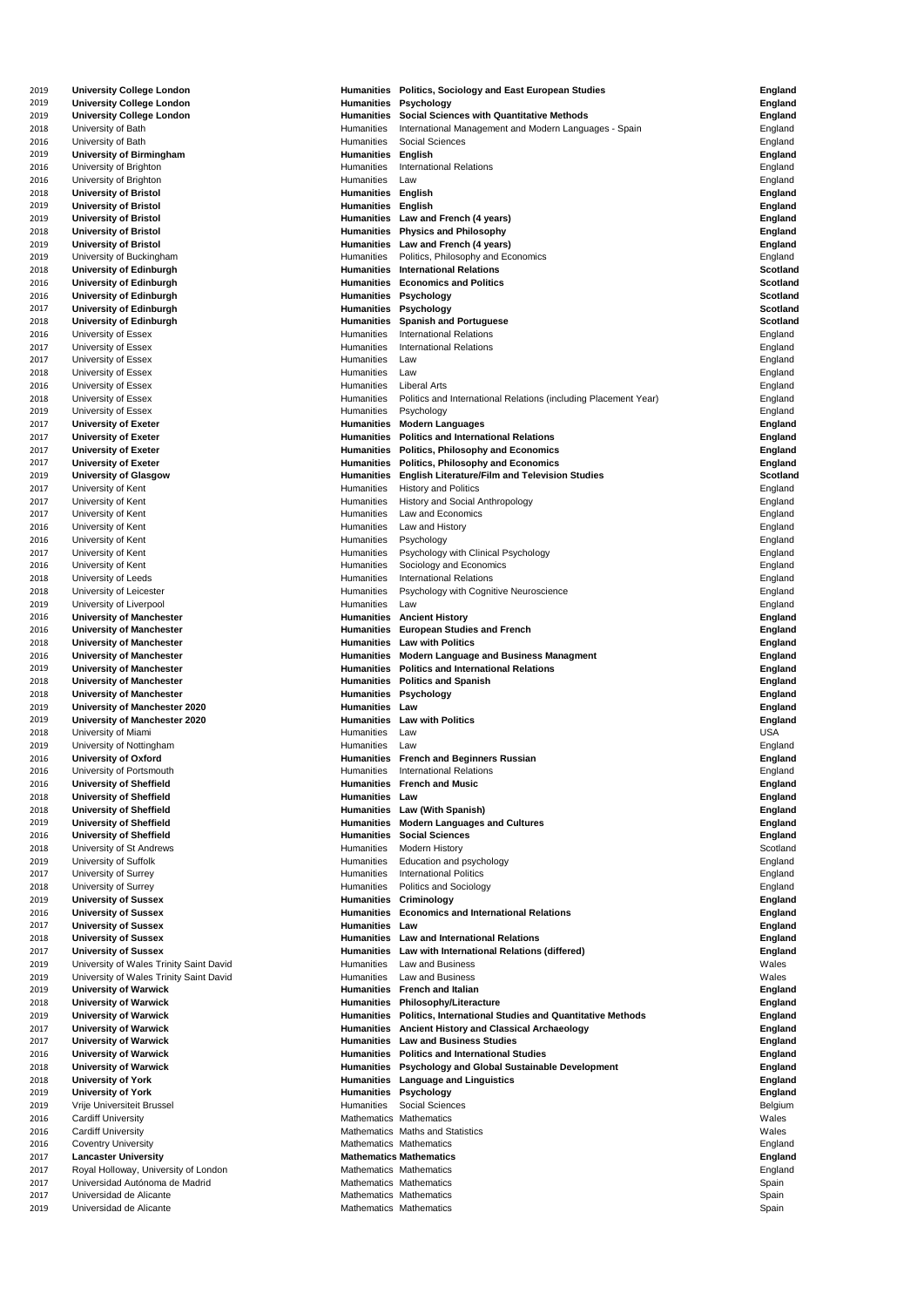| 2018 | Universidad Europea de Madrid                                         |                                | Mathematics Mathematics with Computer Engineering and Data Analysis            | Spain           |
|------|-----------------------------------------------------------------------|--------------------------------|--------------------------------------------------------------------------------|-----------------|
| 2016 | <b>University College London</b>                                      |                                | <b>Mathematics Mathematics and Physics</b>                                     | <b>England</b>  |
| 2019 | University of Bath                                                    |                                | Mathematics Mathematics (with Industrial Placement)                            | England         |
| 2018 | <b>University of Bristol</b>                                          |                                | <b>Mathematics Mathematics and Philosophy</b>                                  | <b>England</b>  |
| 2018 | <b>University of Bristol</b>                                          |                                | <b>Mathematics Mathematics and Physics</b>                                     | <b>England</b>  |
| 2016 | University of Essex                                                   | Mathematics Mathematics        |                                                                                | England         |
| 2016 | <b>University of Glasgow</b>                                          |                                | <b>Mathematics Astonomy and Mathematics</b>                                    | <b>Scotland</b> |
| 2019 | <b>University of Glasgow</b>                                          |                                | <b>Mathematics Mathematics/Economics</b>                                       | <b>Scotland</b> |
| 2016 | <b>University of Glasgow</b>                                          |                                | <b>Mathematics Maths with Economics</b>                                        | <b>Scotland</b> |
| 2016 | University of Kent                                                    |                                | <b>Mathematics Actuarial Science</b>                                           | England         |
|      |                                                                       |                                |                                                                                |                 |
| 2019 | University of Leeds                                                   |                                | Mathematics Economics and Mathematics                                          | England         |
| 2016 | <b>University of Manchester</b>                                       |                                | <b>Mathematics Actuarial Science and Maths</b>                                 | <b>England</b>  |
| 2019 | <b>University of Southampton</b>                                      |                                | <b>Mathematics Mathematics, Operational Research, Statistics and Economics</b> | <b>England</b>  |
| 2019 | University of Surrey                                                  |                                | Mathematics Economics and Mathematics                                          | England         |
| 2017 | <b>University of Warwick</b>                                          | <b>Mathematics Mathematics</b> |                                                                                | <b>England</b>  |
| 2018 | <b>University of Warwick</b>                                          | <b>Mathematics Mathematics</b> |                                                                                | <b>England</b>  |
| 2018 | <b>University of Warwick</b>                                          | <b>Mathematics Mathematics</b> |                                                                                | <b>England</b>  |
| 2019 | <b>University of Warwick</b>                                          | <b>Mathematics Mathematics</b> |                                                                                | <b>England</b>  |
| 2019 | <b>University of Warwick</b>                                          | <b>Mathematics Mathematics</b> |                                                                                | <b>England</b>  |
| 2016 | <b>University of Warwick</b>                                          |                                | <b>Mathematics Discrete Maths</b>                                              | <b>England</b>  |
| 2017 | <b>University of Warwick</b>                                          |                                | <b>Mathematics Mathematics, Operational Research, Statistics and Economics</b> | <b>England</b>  |
| 2018 | Alfonso X El Sabio                                                    | Medicine                       | <b>Veterinary Medicine</b>                                                     | Spain           |
| 2019 | Alfonso X El Sabio                                                    | Medicine                       | <b>Veterinary Medicine</b>                                                     | Spain           |
| 2017 | <b>Imperial College London</b>                                        | <b>Medicine</b>                | <b>Chemistry with Medicinal Chemistry</b>                                      | <b>England</b>  |
| 2018 | <b>Imperial College London</b>                                        | <b>Medicine</b>                | <b>Medical Bioscience with Management</b>                                      | <b>England</b>  |
| 2019 | <b>Imperial College London</b>                                        | <b>Medicine</b>                | <b>Medicine</b>                                                                | <b>England</b>  |
|      |                                                                       |                                |                                                                                |                 |
| 2016 | Sapienza Università di Roma                                           | Medicine                       | Medicine                                                                       | Italy           |
| 2016 | Sapienza Università di Roma                                           | Medicine                       | Medicine                                                                       | Italy           |
| 2017 | Universidad Autónoma de Madrid                                        | Medicine                       | Medicine                                                                       | Spain           |
| 2017 | Universidad Autónoma de Madrid                                        | Medicine                       | Medicine                                                                       | Spain           |
| 2017 | Universidad Autónoma de Madrid                                        | Medicine                       | Medicine                                                                       | Spain           |
| 2017 | Universidad Autónoma de Madrid                                        | Medicine                       | Medicine                                                                       | Spain           |
| 2018 | Universidad Autónoma de Madrid                                        | Medicine                       | Medicine                                                                       | Spain           |
| 2018 | Universidad Autónoma de Madrid                                        | Medicine                       | Medicine                                                                       | Spain           |
| 2018 | Universidad Autónoma de Madrid                                        | Medicine                       | Medicine                                                                       | Spain           |
|      |                                                                       |                                |                                                                                |                 |
| 2019 | Universidad Autónoma de Madrid                                        | Medicine                       | Medicine                                                                       | Spain           |
| 2017 | Universidad Católica San Antonio Murcia (UCAM)                        | Medicine                       | Medicine                                                                       | Spain           |
| 2017 | Universidad Católica San Antonio Murcia (UCAM)                        | Medicine                       | Nursing                                                                        | Spain           |
| 2016 | Universidad CEU Cardenal Herrera                                      | Medicine                       | Medicine                                                                       | Spain           |
| 2016 | Universidad CEU San Pablo                                             | Medicine                       | Medicine                                                                       | Spain           |
| 2017 | Universidad CEU San Pablo                                             | Medicine                       | Medicine                                                                       | Spain           |
| 2017 | Universidad CEU San Pablo                                             | Medicine                       | Medicine                                                                       | Spain           |
| 2018 | Universidad CEU San Pablo                                             | Medicine                       | Medicine                                                                       | Spain           |
| 2018 | Universidad CEU San Pablo                                             | Medicine                       | Medicine                                                                       | Spain           |
| 2019 | Universidad CEU San Pablo                                             | Medicine                       | Dentistry                                                                      | Spain           |
|      |                                                                       |                                |                                                                                |                 |
| 2017 | Universidad Complutense de Madrid                                     | Medicine                       | Pharmacy                                                                       | Spain           |
| 2016 | Universidad de Alcalá                                                 | Medicine                       | Medicine                                                                       | Spain           |
| 2018 | Universidad de Alicante                                               | Medicine                       | Nursing                                                                        | Spain           |
| 2016 | Universidad de Navarra                                                | Medicine                       | Medicine                                                                       | Spain           |
| 2017 | Universidad de Navarra                                                | Medicine                       | Medicine                                                                       | Spain           |
| 2018 | Universidad de Navarra                                                | Medicine                       | Medicine                                                                       | Spain           |
| 2018 | Universidad de Navarra                                                | Medicine                       | Medicine                                                                       | Spain           |
| 2018 | Universidad de Navarra                                                | Medicine                       | Medicine                                                                       | Spain           |
| 2017 | Universidad de Valencia                                               | Medicine                       | Medicine                                                                       | Spain           |
|      | Universidad de Valencia                                               | Medicine                       | Medicine                                                                       |                 |
| 2018 |                                                                       |                                |                                                                                | Spain           |
| 2016 | Universidad Francisco de Vitoria                                      | Medicine                       | Medicine                                                                       | Spain           |
| 2018 | Universidad Francisco de Vitoria                                      | Medicine                       | Medicine                                                                       | Spain           |
| 2019 | Universidad Miguel Hernández                                          | Medicine                       | Medicine                                                                       | Spain           |
| 2017 | Universitat Rovira i Virgili                                          | Medicine                       | Medicine                                                                       | Spain           |
| 2019 | University of Bath                                                    | Medicine                       | Pharmacology with Placement                                                    | England         |
| 2016 | <b>University of Edinburgh</b>                                        | <b>Medicine</b>                | <b>Medicinal and Biological Chemistry</b>                                      | <b>Scotland</b> |
| 2019 | University of Melbourne                                               | Medicine                       | Medicine or biochemistry                                                       | Australia       |
| 2017 | University of the West of Scotland (Lanarkshire)                      | Medicine                       | Midwifery                                                                      | Scotland        |
| 2019 | <b>Cardiff University</b>                                             | Science                        | Biochemistry                                                                   | Wales           |
| 2019 | <b>Carnegie Mellon University</b>                                     | Science                        | <b>Mathematical Sciences</b>                                                   | <b>USA</b>      |
|      |                                                                       |                                |                                                                                |                 |
| 2018 | <b>Coventry University</b>                                            | Science                        | <b>Computer Hardware and Software Enginerring</b>                              | England         |
| 2017 | <b>Durham University</b>                                              | <b>Science</b>                 | <b>Combined Honours: Social Sciences</b>                                       | <b>England</b>  |
| 2019 | <b>Durham University</b>                                              | <b>Science</b>                 | <b>Master of Physics Degree</b>                                                | <b>England</b>  |
| 2019 | <b>Durham University 2020</b>                                         | <b>Science</b>                 | <b>Chemistry</b>                                                               | <b>England</b>  |
| 2019 | <b>Edinburgh College</b>                                              | Science                        | Sports Therapy and Soft Tissue Therapy                                         | Scotland        |
| 2018 | ESNE Escuela Universitaria de Diseño, Innovación y Tecnología Science |                                | <b>Product Design</b>                                                          | Spain           |
| 2016 | <b>Harbour Space University</b>                                       | Science                        | <b>Cyber Security</b>                                                          | Spain           |
| 2019 | <b>Hartpury University Gloucester</b>                                 | Science                        | <b>Bioveterinary Science</b>                                                   | England         |
| 2018 | <b>Imperial College London</b>                                        | <b>Science</b>                 | <b>Electrical Engineering</b>                                                  | <b>England</b>  |
| 2019 | <b>Imperial College London</b>                                        | <b>Science</b>                 | <b>Physics</b>                                                                 | <b>England</b>  |
|      | <b>Imperial College London</b>                                        | <b>Science</b>                 |                                                                                |                 |
| 2019 |                                                                       |                                | <b>Physics with Theoretical Physics</b>                                        | <b>England</b>  |
| 2019 | <b>King's College London</b>                                          | <b>Science</b>                 | <b>Biochemistry</b>                                                            | <b>England</b>  |
| 2018 | <b>King's College London</b>                                          | <b>Science</b>                 | <b>Biomedical Science</b>                                                      | <b>England</b>  |
| 2018 | Kingston University London                                            | Science                        | Nutrition (Human)                                                              | England         |
| 2019 | <b>Lancaster University</b>                                           | <b>Science</b>                 | <b>Physics (Study Abroad)</b>                                                  | <b>England</b>  |
| 2016 | Loughborough University                                               | Science                        | Sport and Exercise Science                                                     | England         |
| 2018 | Mohawk College                                                        | Science                        | <b>Aviation Technician Aircraft Maintenence</b>                                | Canada          |
| 2019 | <b>Newcastle University</b>                                           | Science                        | Physics                                                                        | England         |
| 2018 | Queen Mary University of London                                       | <b>Science</b>                 | <b>Medical Genetics</b>                                                        | <b>England</b>  |
|      |                                                                       |                                |                                                                                |                 |
| 2016 | Queen Mary University of London                                       | <b>Science</b>                 | Zoology                                                                        | <b>England</b>  |
| 2019 | Rijksuniversiteit Groningen                                           | Science                        | Life Sciences and Technology                                                   | The Netherlands |
| 2016 | Royal Holloway, University of London                                  | Science                        | <b>Biomedical Science</b>                                                      | England         |
| 2018 | Royal Holloway, University of London                                  | Science                        | Physics                                                                        | England         |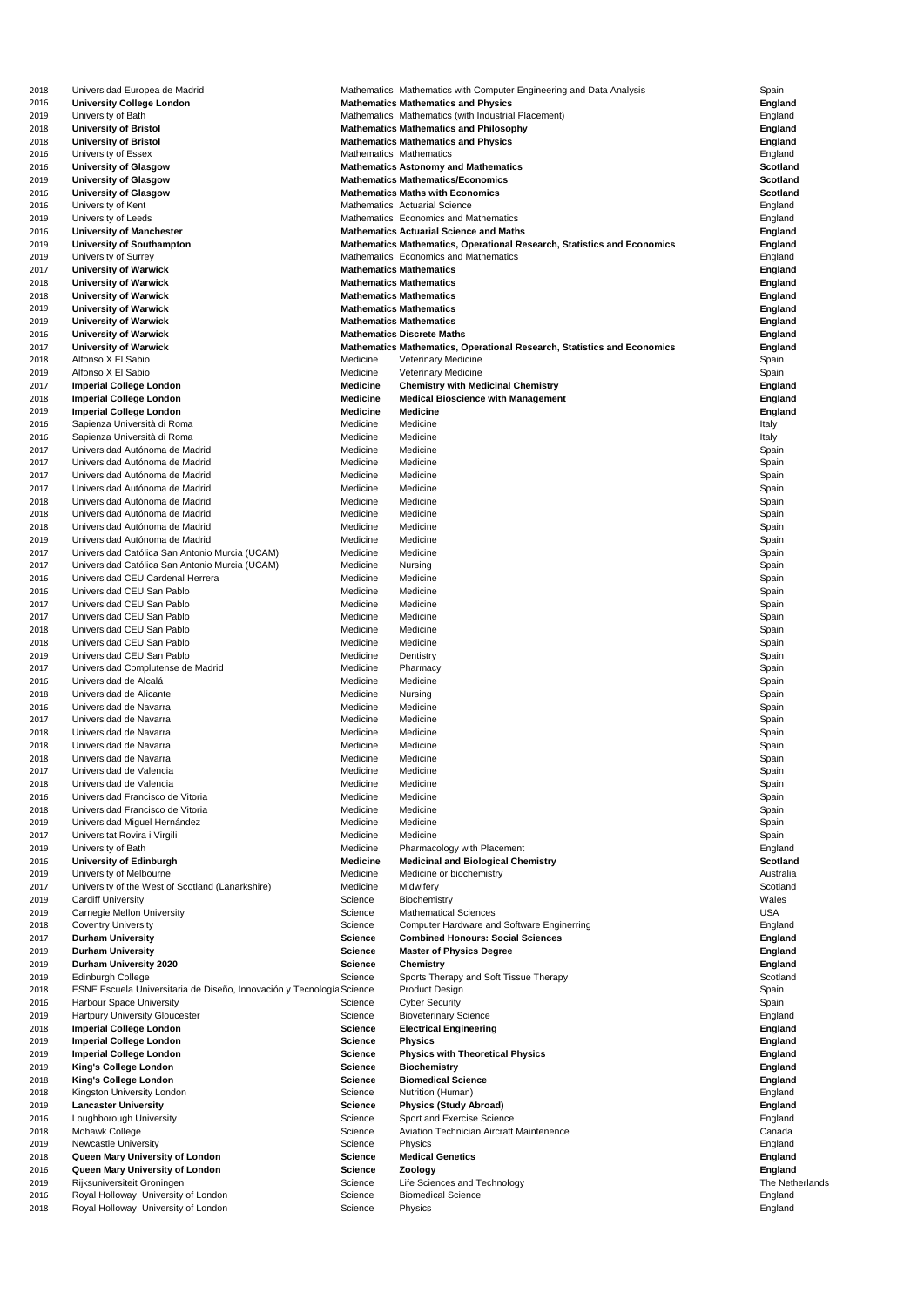| 2019         | Royal Holloway, University of London              | Science                   | <b>Biomedical Sciences</b>                           | England            |
|--------------|---------------------------------------------------|---------------------------|------------------------------------------------------|--------------------|
| 2018         | <b>Sharda University</b>                          | Science                   | Nursing                                              | India              |
| 2017         | St George's, University of London                 | Science                   | <b>Biomedicine</b>                                   | England            |
| 2018         | <b>Swansea University</b>                         | Science                   | <b>Chemical Engineering</b>                          | Wales              |
| 2019         | Universidad Autónoma de Madrid                    | Science                   | <b>Biochemistry</b>                                  | Spain              |
| 2019         | Universidad Autónoma de Madrid                    | Science                   | Chemistry                                            | Spain              |
| 2019         | Universidad Autónoma de Madrid                    | Science                   | Chemistry                                            | Spain              |
| 2018         | Universidad Católica San Antonio Murcia (UCAM)    | Science                   | <b>Computer Science</b>                              | Spain              |
| 2019         | Universidad Complutense de Madrid                 | Science                   | <b>Biology</b>                                       | Spain              |
| 2016         | Universidad Complutense de Madrid                 | Science                   | Physics                                              | Spain              |
| 2018         | Universidad de Alicante                           | Science                   | Chemistry                                            | Spain              |
| 2018         | Universidad de Alicante                           | Science                   | Criminology                                          | Spain              |
| 2018         | Universidad de Alicante<br>Universidad de Murcia  | Science                   | Pilot                                                | Spain              |
| 2017<br>2019 | Universidad de Salamanca                          | Science<br>Science        | <b>Biology</b><br>Biotechnology and Pharmacy         | Spain<br>Spain     |
| 2016         | Universidad Francisco de Vitoria                  | Science                   | <b>Nursing</b>                                       | Spain              |
| 2019         | <b>Universiteit Twente</b>                        | Science                   | <b>Technical Computer Science</b>                    | The Netherlands    |
| 2017         | University College Birmingham                     | Science                   | <b>Sports Therapy</b>                                | England            |
| 2017         | <b>University College London</b>                  | <b>Science</b>            | <b>Biotechnology</b>                                 | <b>England</b>     |
| 2017         | <b>University College London</b>                  | <b>Science</b>            | <b>Chemical Engineering</b>                          | <b>England</b>     |
| 2018         | <b>University College London</b>                  | <b>Science</b>            | <b>Physics</b>                                       | <b>England</b>     |
| 2019         | University of Bath                                | Science                   | <b>Computer Science and Mathematics</b>              | England            |
| 2018         | University of Belgrade                            | Science                   | <b>Applied and Computer Physics</b>                  | Serbia             |
| 2019         | <b>University of Birmingham</b>                   | <b>Science</b>            | <b>Artificial Intelligence and Computer Science</b>  | <b>England</b>     |
| 2018         | University of Brighton                            | Science                   | <b>Biomedical Science</b>                            | England            |
| 2018         | <b>University of Bristol</b>                      | <b>Science</b>            | <b>Biochemistry</b>                                  | <b>England</b>     |
| 2017         | <b>University of Bristol</b>                      | <b>Science</b>            | Chemistry with a year abroad                         | <b>England</b>     |
| 2017         | <b>University of Bristol</b>                      | <b>Science</b>            | <b>Veterinary Science</b>                            | <b>England</b>     |
| 2019         | <b>University of Bristol</b>                      | <b>Science</b>            | <b>Veterinary Science</b>                            | <b>England</b>     |
| 2016         | <b>University of Cambridge</b>                    | <b>Science</b>            | <b>Natural Sciences</b>                              | <b>England</b>     |
| 2017         | <b>University of Cambridge</b>                    | <b>Science</b>            | <b>Natural Sciences</b>                              | <b>England</b>     |
| 2017         | University of Dundee                              | Science                   | <b>Adult Nursing</b>                                 | Scotland           |
| 2019         | University of East Anglia                         | Science                   | Ecology and Conservation with a Year Abroad          | England            |
| 2019         | University of East Anglia                         | Science                   | <b>Computing Science</b>                             | England            |
| 2016         | <b>University of Edinburgh</b>                    | <b>Science</b>            | <b>Biological Sciences</b>                           | <b>Scotland</b>    |
| 2017         | <b>University of Edinburgh</b>                    | <b>Science</b>            | <b>Biological Sciences (Biotechnology)</b>           | <b>Scotland</b>    |
| 2017         | <b>University of Edinburgh</b>                    | <b>Science</b>            | <b>Biomedical Science</b>                            | <b>Scotland</b>    |
| 2017         | <b>University of Edinburgh</b>                    | <b>Science</b>            | <b>Biomedical Science</b>                            | <b>Scotland</b>    |
| 2016         | <b>University of Edinburgh</b>                    | <b>Science</b>            | <b>Computer Science</b>                              | <b>Scotland</b>    |
| 2019         | <b>University of Edinburgh</b>                    | <b>Science</b>            | <b>Mathematical Physics</b>                          | <b>Scotland</b>    |
| 2016         | <b>University of Edinburgh</b>                    | <b>Science</b>            | <b>Medicinal and Biological Chemistry</b>            | <b>Scotland</b>    |
| 2019         | <b>University of Edinburgh</b>                    | <b>Science</b>            | <b>Physics</b>                                       | <b>Scotland</b>    |
| 2018         | University of Essex                               | Science                   | Actuarial Science (including Placement Year)         | England            |
| 2018         | University of Essex                               | Science                   | <b>Ecology and Conservation Biology</b>              | England            |
| 2019         | <b>University of Glasgow</b>                      | <b>Science</b>            | <b>Earth Science</b>                                 | <b>Scotland</b>    |
| 2016         | <b>University of Glasgow</b>                      | <b>Science</b>            | <b>Physics</b>                                       | <b>Scotland</b>    |
| 2017         | <b>University of Glasgow</b>                      | <b>Science</b><br>Science | <b>Psychology and Neurosciece</b>                    | <b>Scotland</b>    |
| 2018<br>2018 | University of Hertfordshire<br>University of Kent | Science                   | Astrophysics<br><b>Physics</b>                       | England            |
| 2016         | University of Leeds                               | Science                   | Sport and Excercise Sciences                         | England<br>England |
| 2018         | <b>University of Manchester</b>                   | <b>Science</b>            | <b>Biotechnology</b>                                 | <b>England</b>     |
| 2017         | <b>University of Manchester</b>                   | <b>Science</b>            | Biotechnology (with a year in Industry)              | <b>England</b>     |
| 2017         | <b>University of Manchester</b>                   | <b>Science</b>            | Biotechnology (with a year in Industry)              | <b>England</b>     |
| 2018         | University of Nottingham                          | Science                   | Chemistry                                            | England            |
| 2016         | University of Nottingham                          | Science                   | International Agricultural Science                   | England            |
| 2019         | <b>University of Oxford</b>                       | <b>Science</b>            | <b>Biochemistry (Molecular and Cellular)</b>         | <b>England</b>     |
| 2019         | <b>University of Oxford</b>                       | <b>Science</b>            | <b>Earth Sciences</b>                                | <b>England</b>     |
| 2017         | <b>University of Oxford</b>                       | <b>Science</b>            | <b>Chemistry</b>                                     | <b>England</b>     |
| 2016         | University of Roehampton                          | Science                   | <b>Nutrition and Health Sciences</b>                 | England            |
| 2018         | <b>University of Sheffield</b>                    | Science                   | <b>Biomedical Science</b>                            | <b>England</b>     |
| 2017         | <b>University of Southampton</b>                  | <b>Science</b>            | <b>Aeronautics and Astronautics</b>                  | <b>England</b>     |
| 2017         | <b>University of Southampton</b>                  | <b>Science</b>            | <b>Computer Science with Artificial Intelligence</b> | <b>England</b>     |
| 2019         | University of St Andrews                          | Science                   | <b>Earth Sciences</b>                                | Scotland           |
| 2016         | University of Strathclyde                         | Science                   | <b>Biochemistry and Pharmacology</b>                 | Scotland           |
| 2018         | University of Surrey                              | Science                   | <b>Biological Sciences</b>                           | England            |
| 2016         | <b>University of Surrey</b>                       | Science                   | <b>Computer Science</b>                              | England            |
| 2019         | <b>University of Sussex</b>                       | <b>Science</b>            | <b>Neuroscience</b>                                  | <b>England</b>     |
| 2019         | University of the Arts London                     | Science                   | <b>Creative Computing</b>                            | England            |
| 2017         | <b>University of York</b>                         | <b>Science</b>            | <b>Computer Science</b>                              | <b>England</b>     |
| 2017         | York St. John University                          | Science                   | <b>Sports Therapy</b>                                | England            |
| 2019         | <b>Chemeketa Community College</b>                | Unknown                   | Unknown                                              | <b>USA</b>         |
| 2018         | De Haagse Hogeschool                              | Unknown                   | Unknown                                              | The Netherlands    |
| 2018         | De Haagse Hogeschool                              | Unknown                   | Unknown                                              | The Netherlands    |
| 2017         | Gap Year                                          | Unknown                   | Unknown                                              | Japan              |
| 2019         | Gap Year                                          | Unknown                   | Football                                             | Unknown            |
| 2019         | Gap Year                                          | Unknown                   | Gap year                                             | Unknown            |
| 2019         | Gap Year                                          | Unknown                   | Gap year                                             | Unknown            |
| 2019         | Gap Year                                          | Unknown                   | Gap year                                             | Unknown            |
| 2019         | Gap Year                                          | Unknown                   | Hairdressing                                         | Unknown            |
| 2016         | Gap Year                                          | Unknown                   | Unknown                                              | Unknown            |
| 2017         | Gap Year                                          | Unknown                   | (University entrance expected in 2018)               | Unknown            |
| 2017         | Gap Year                                          | Unknown                   | (University entrance expected in 2018)               | Unknown            |
| 2017         | Gap Year                                          | Unknown                   | Unknown                                              | Denmark            |
| 2017         | Gap Year                                          | Unknown                   | Unknown                                              | Denmark            |
| 2017<br>2017 | Gap Year                                          | Unknown                   | Unknown                                              | Unknown            |
| 2017         | Gap Year                                          | Unknown                   | Unknown<br>Unknown                                   | Unknown<br>Unknown |
| 2018         | Gap Year<br>Gap Year                              | Unknown<br>Unknown        | Unknown                                              | Unknown            |
|              |                                                   |                           |                                                      |                    |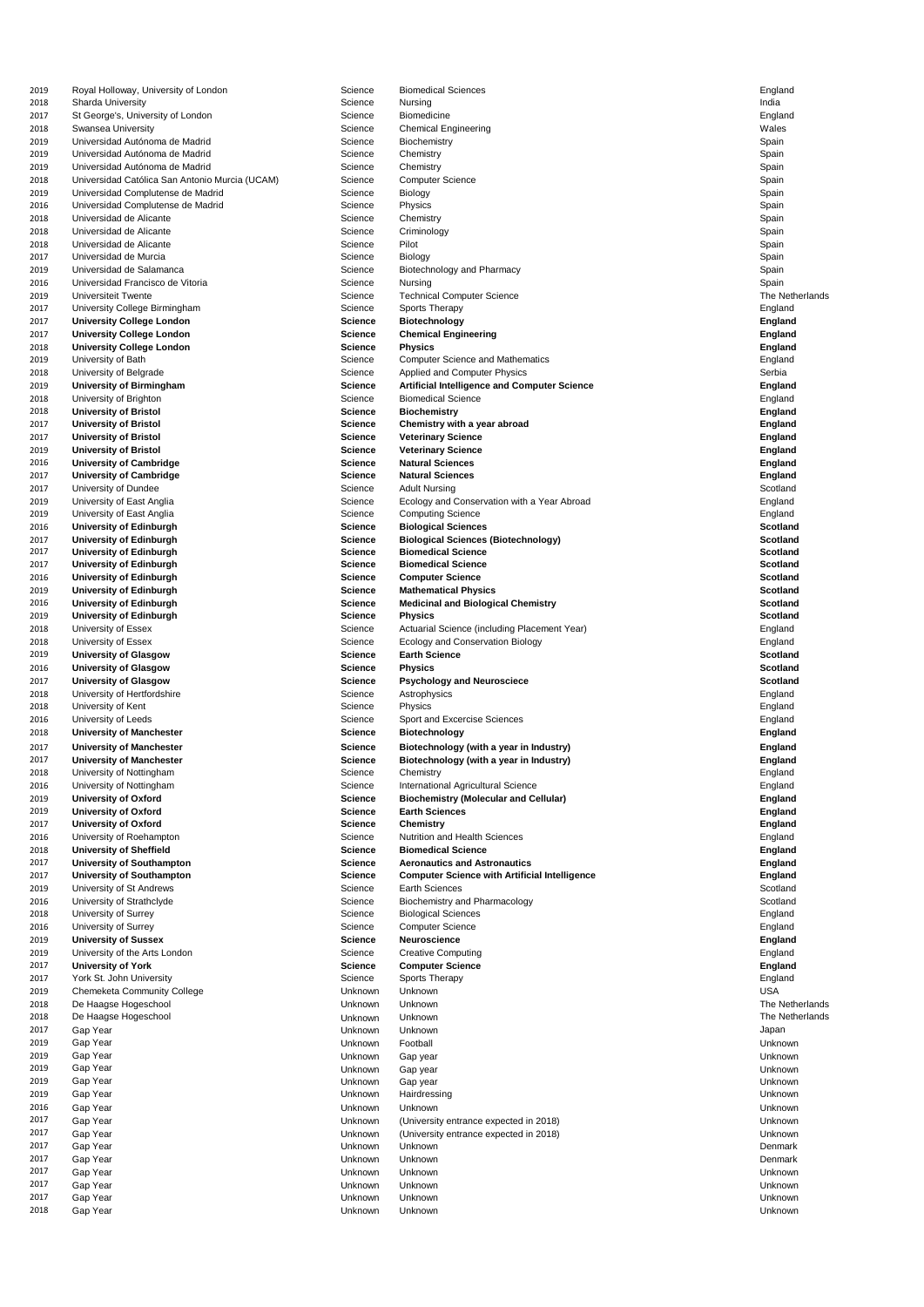| 2018 | Gap Year                                    | Unknown            | Unknown                                                | Unknown         |
|------|---------------------------------------------|--------------------|--------------------------------------------------------|-----------------|
| 2018 | Gap Year                                    | Unknown            | Unknown                                                | Unknown         |
| 2018 | Gap Year                                    | Unknown            | (University expected after 6 months learning Japanese) | Unknown         |
| 2016 | <b>Harvard University</b>                   | <b>Unknown</b>     | <b>Unknown</b>                                         | <b>USA</b>      |
|      |                                             |                    | <b>Unknown</b>                                         | <b>USA</b>      |
| 2016 | <b>Harvard University</b>                   | <b>Unknown</b>     |                                                        |                 |
| 2018 | <b>Resitting A-Levels</b>                   | Unknown            | (University entrance expected in 2019)                 | Unknown         |
| 2018 | <b>Resitting A-Levels</b>                   | Unknown            | (University entrance expected in 2019)                 | Unknown         |
| 2018 | Rochester Institute of Technology           | Unknown            | Unknown                                                | Croatia         |
| 2018 | Rochester Institute of Technology           | Unknown            | Unknown                                                | Croatia         |
| 2018 | University of Liverpool                     | Unknown            | Unknown                                                | England         |
| 2018 | University of Liverpool                     | Unknown            | Unknown                                                | England         |
| 2020 | Edinburgh                                   | <b>Humanities</b>  | <b>Russian Studies &amp; Politics</b>                  | UK              |
| 2020 | Sheffield                                   | Engineering        | <b>Mechanical Engineering</b>                          | <b>UK</b>       |
| 2020 | Liverpool                                   | Engineering        | <b>Aerospace Engineering</b>                           | <b>UK</b>       |
| 2020 | Cardiff                                     | Humanities         | History                                                | <b>UK</b>       |
|      |                                             |                    |                                                        | <b>UK</b>       |
| 2020 | Sheffield                                   | Engineering        | Engineering                                            |                 |
| 2020 | Edinburgh                                   | <b>Humanities</b>  | English Literature                                     | <b>UK</b>       |
| 2020 | Sheffield                                   | Engineering        | <b>Mechanical Engineering</b>                          | <b>UK</b>       |
| 2020 | Manchester                                  | Medicine           | <b>Nursing</b>                                         | <b>UK</b>       |
| 2020 | Queen Mary UOL                              | <b>Humanities</b>  | Literature & Film Studies                              | <b>UK</b>       |
| 2020 | Manchester                                  | Medicine           | Optometry                                              | UK              |
| 2020 | Imperial College London                     | Engineering        | <b>Aereonautical Engineering</b>                       | <b>UK</b>       |
| 2020 | Queen Mary UOL                              | <b>Humanities</b>  | English & European Law                                 | UK              |
| 2020 | University of Oxford                        | Science            | Physics                                                | <b>UK</b>       |
| 2020 | <b>Maastricht University</b>                | Science            | Maastricht Science Programme                           | The Netherlands |
| 2020 | Royal Holloway UOL                          | Humanities         | Law with International Relations                       | <b>UK</b>       |
| 2020 | Lincoln                                     | Science            | Chemistry                                              | <b>UK</b>       |
|      |                                             |                    |                                                        |                 |
| 2020 | University of Prague                        | Science            | <b>Economics and Management</b>                        | Czech           |
| 2020 | Universidad de Ciudad Real                  | Art                | Historia del Arte                                      | Spain           |
| 2020 | <b>Charles University Prague</b>            | Medicine           | Medicine                                               | The Netherlands |
| 2020 | University of Westminster                   | <b>Business</b>    | <b>International Business</b>                          | UK              |
| 2020 | Leiden                                      | Humanities         | <b>International Studies</b>                           | The Netherlands |
| 2020 | Escuela Superior de Diseño de Madrid (ESDM) | Art                | Diseño de Interiores                                   | Spain           |
| 2020 | University of Arts London                   | <b>Business</b>    | <b>Strategic Fashion Management</b>                    | UK              |
| 2020 | Aberdeen                                    | Medicine           | Medicine                                               | UK              |
| 2020 | Hult International school of Business       | <b>Business</b>    | <b>Business and Entrepreneurship</b>                   | UK              |
| 2020 | Univ. Alicante                              | <b>Business</b>    | <b>TADE</b>                                            | Spain           |
|      |                                             |                    |                                                        | UK              |
| 2020 | University of Arts London                   | <b>Business</b>    | <b>Fashion Management</b>                              |                 |
| 2020 | New College of Humanities London            | Humanities         | Law                                                    | <b>UK</b>       |
| 2020 | Leiden University                           | Humanities         | <b>Global Challenges</b>                               | The Netherlands |
| 2020 | Bath                                        | Science            | Chemistry                                              | UK              |
| 2020 | Manchester                                  | Engineering        | <b>Aeronautical Engineering</b>                        | UK              |
| 2020 | Sheffield                                   | Humanities         | History                                                | UK              |
| 2020 | <b>Bristol</b>                              | Art                | Audio and Music Technology                             | UK              |
| 2020 | Madrid                                      | Engineering        | Engineering                                            | Spain           |
| 2020 | Universidad Carlos III                      | Engineering        | Ingenieria Mecanica                                    | Spain           |
| 2020 | ICAI                                        | Engineering        | Ingenieria de telecomunicaciones                       | Spain           |
| 2020 | Univesidad Alicante                         |                    |                                                        | Spain           |
|      |                                             | Engineering        | <b>Computer Engineering</b>                            |                 |
| 2020 | Universidad de Valencia                     | Art                | <b>Bellas Artes</b>                                    | Spain           |
| 2020 | Universidad Politécnica de Madrid           | Engineering        | Ingeniería de tecnologías industriales                 | Spain           |
| 2020 | Universidad de Sevilla                      | Medicine           | Medicine                                               | Spain           |
| 2020 | <b>ICADE</b>                                | Humanities         | Derecho y ade                                          | Spain           |
| 2020 | Universidad Complutense de Madrid           | Medicine           | Odontología                                            | Spain           |
| 2020 | <b>ICADE</b>                                | Humanities         | Law & Business                                         | Spain           |
| 2020 | Universidad de Sevilla                      | Medicine           | Biomedicina Básica y Experimental                      | Spain           |
| 2020 | Cambridge                                   | Engineering        | <b>Engineering</b>                                     | <b>England</b>  |
| 2020 | Cambridge                                   | Engineering        | Engineering                                            | England         |
| 2020 | Imperial                                    | Engineering        | <b>Mechanical Engineering</b>                          | England         |
|      |                                             | Science            | Physics with a Year abroad                             |                 |
| 2020 | Imperial                                    |                    |                                                        | England         |
| 2020 | Imperial                                    | Science            | Biotechnology                                          | England         |
| 2020 | <b>Imperial</b>                             | <b>Science</b>     | <b>Mathematics &amp; Computer Science</b>              | <b>England</b>  |
| 2020 | Imperial                                    | Engineering        | <b>Biomedical Engineering</b>                          | England         |
| 2020 | <b>Imperial</b>                             | Engineering        | <b>Aerospace Engineering</b>                           | <b>England</b>  |
| 2020 | <b>University College London</b>            | Engineering        | Engineering (electronic & electrical)                  | <b>England</b>  |
| 2020 | <b>University College London</b>            | <b>Humanities</b>  | Politics and International relations                   | England         |
| 2020 | <b>University College London</b>            | Science            | <b>Biochemistry</b>                                    | England         |
| 2020 | <b>University College London</b>            | Medicine           | <b>Medical Innovation and Enterprise</b>               | England         |
| 2020 | <b>University College London</b>            | Humanities         | <b>Social Sciences</b>                                 | England         |
| 2020 | <b>University College London</b>            | Humanities         | <b>History, Politics and Economics</b>                 | <b>England</b>  |
| 2020 | Universidad Autonoma Madrid                 | <b>Science</b>     | <b>Chemistry</b>                                       | <b>Spain</b>    |
| 2020 | <b>University College London</b>            | Engineering        | <b>Mechanical Engineering</b>                          | <b>England</b>  |
| 2020 | <b>Cornell</b>                              | <b>Science</b>     | <b>Computer Science</b>                                | <b>U.S.A.</b>   |
| 2020 | <b>Edinburgh</b>                            | <b>Humanities</b>  | <b>Law and International Relations</b>                 | <b>Scotland</b> |
|      |                                             |                    |                                                        |                 |
| 2020 | Edinburgh                                   | Engineering        | <b>Mechanical Engineering</b>                          | Scotland        |
| 2020 | Edinburgh                                   | <b>Science</b>     | <b>Artificial Intelligence &amp; Computer Science</b>  | <b>Scotland</b> |
| 2020 | Edinburgh                                   | <b>Business</b>    | <b>Economics with Finance</b>                          | Scotland        |
| 2020 | Gap Year, then Edinbugh in 2021             | Science            | <b>Computer Science</b>                                | Scotland        |
| 2020 | Edinburgh.                                  | <b>Mathematics</b> | <b>Mathematics</b>                                     | Scotland        |
| 2020 | <b>Manchester</b>                           | <b>Mathematics</b> | <b>Actuarial Maths</b>                                 | <b>England</b>  |
| 2020 | <b>Manchester</b>                           | <b>Science</b>     | <b>Architecture</b>                                    | <b>England</b>  |
| 2020 | <b>University of California Berkeley</b>    | <b>Business</b>    | <b>Business Administration</b>                         | <b>U.S.A.</b>   |
| 2020 | King's College London                       | <b>Business</b>    | International Development                              | England         |
| 2020 | King's College London                       | <b>Business</b>    | manangement and Modern Languages                       | England         |
| 2020 |                                             | <b>Science</b>     | <b>Computer Science with management</b>                | <b>England</b>  |
|      | <b>King's College London</b>                |                    |                                                        |                 |
| 2020 | <b>King's College London</b>                | <b>Humanities</b>  | <b>Political Economy</b>                               | <b>England</b>  |
| 2020 | King's College London                       | Medicine           | Psychology                                             | England         |
| 2020 | King's College London                       | <b>Business</b>    | Internmational Management                              | England         |
| 2020 | <b>King's College London</b>                | Humanities         | History and Modern Languages with a Year Abroad        | <b>England</b>  |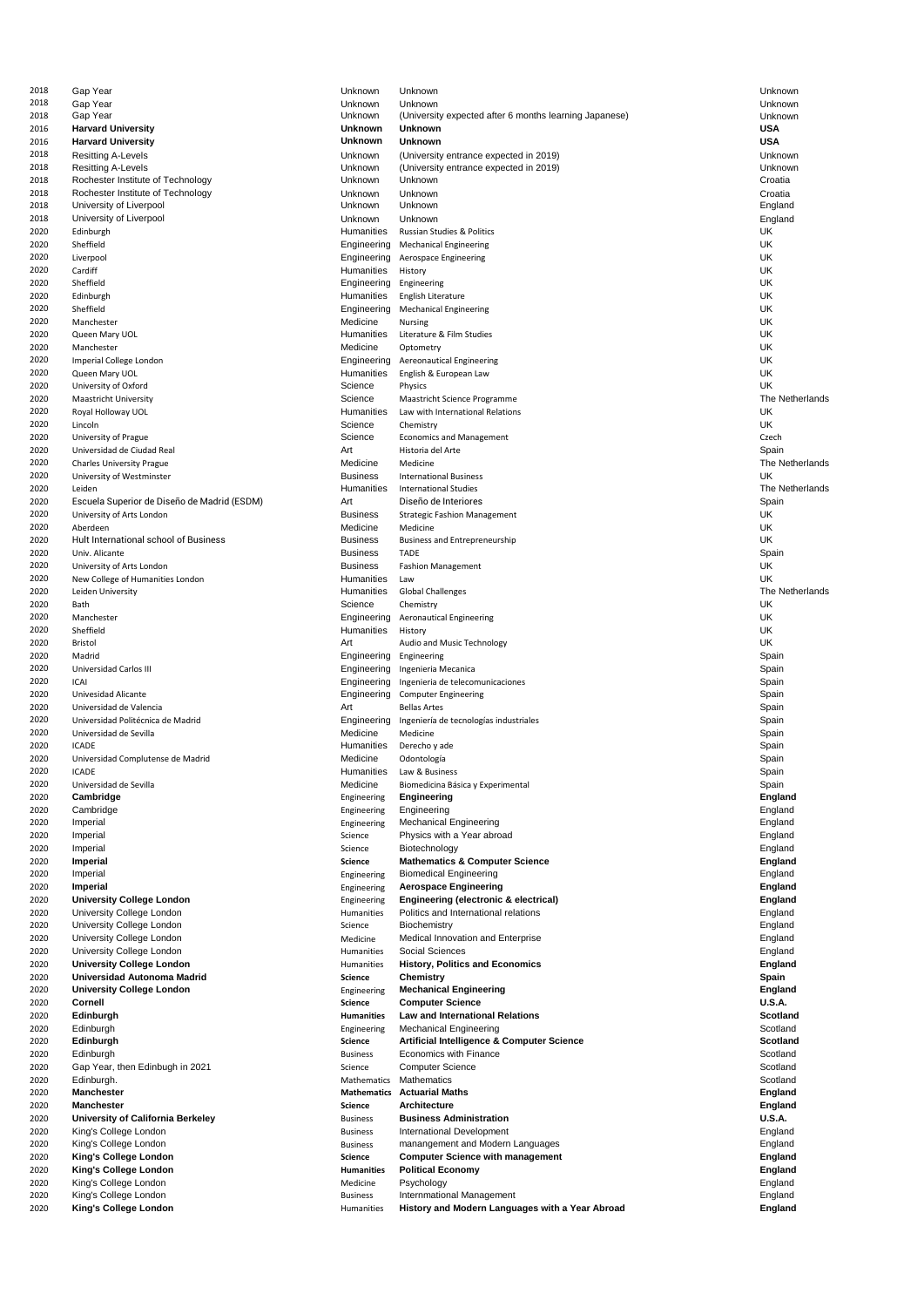| 2020         | <b>King's College London</b>                          | <b>Business</b>                | <b>Economics</b>                                                                              | <b>England</b>        |
|--------------|-------------------------------------------------------|--------------------------------|-----------------------------------------------------------------------------------------------|-----------------------|
| 2020         | <b>King's College London</b>                          | <b>Humanities</b>              | <b>International Relations</b>                                                                | <b>England</b>        |
| 2020         | <b>King's College London</b>                          | <b>Mathematics</b>             | <b>Mathematics with management and Finance</b>                                                | <b>England</b>        |
| 2020         | Duke (2021)                                           |                                |                                                                                               | <b>U.S.A.</b>         |
| 2020         | <b>London School of Economics</b>                     | <b>Business</b>                | <b>Finance</b>                                                                                | <b>England</b>        |
| 2020         | London School of Economics and Political Science      | <b>Business</b>                | Finance                                                                                       | England               |
| 2020         | <b>Bristol</b>                                        | Humanities                     | Law                                                                                           | England               |
| 2020         | <b>Bristol</b>                                        | Engineering                    | <b>Engineering Mathematics</b>                                                                | England               |
| 2020         | <b>Bristol</b>                                        | Engineering                    | <b>Engineering Mathematics</b>                                                                | England               |
| 2020         | <b>Bristol</b>                                        | Engineering                    | <b>Engineering Mathematics</b>                                                                | England               |
| 2020         | Warwick                                               | <b>Business</b>                | International Business & French                                                               | England               |
| 2020         | Warwick                                               | Art                            | Liberal arts                                                                                  | England               |
| 2020         | Warwick                                               | <b>Mathematics</b>             | <b>Mathematics</b>                                                                            | England               |
| 2020         | Warwick                                               | <b>Business</b>                | International Management with a Year Abroad                                                   | England               |
| 2020         | Glasgow                                               | Science                        | Physics Postgraduate Diploma of Education                                                     | Scotland              |
| 2020         | Durham                                                | Art                            | Music                                                                                         | England               |
| 2020         | Southampton                                           | Engineering                    | Aeronautics & Astronautics                                                                    | England               |
| 2020         | Leeds                                                 | Science                        | <b>Biochemistry</b>                                                                           | England               |
| 2020         | City College Sofia, University of Sheffield           | <b>Business</b>                | Business Studies, Hotel and Hospitality Management                                            | Bulgaria/England      |
| 2020         | <b>Sussex</b>                                         | <b>Business</b>                | <b>Economics and Management</b>                                                               | England               |
| 2020         | Queen Mary University of London                       | Engineering                    | Creative Computing with Industrial experience                                                 | England               |
| 2020         | Queen Mary University of London                       | <b>Business</b>                | Marketing and Management                                                                      | England               |
| 2020         | Queen Mary University of London                       | Medicine                       | Medicine                                                                                      | England               |
| 2020         | Queen Mary University of London - awaiting acceptance | Medicine                       | <b>Medical Genetics</b>                                                                       | England               |
| 2020         | Queen Mary University of London                       | Engineering                    | <b>Biomedical Engineering</b>                                                                 | <b>England</b>        |
| 2020         | Queen Mary University of London                       | <b>Business</b>                | <b>Business Management</b>                                                                    | <b>England</b>        |
| 2020         | Queen Mary University of London                       | <b>Business</b>                | <b>Business Management</b>                                                                    | <b>England</b>        |
| 2020         | Lancaster                                             | <b>Business</b>                | International Business Management (Spain)                                                     | England               |
| 2020         | Lancaster                                             | <b>Business</b>                | <b>Business Management</b>                                                                    | <b>England</b>        |
| 2020         | Lancaster                                             | <b>Humanities</b>              | Politics & International Relations (placement year)                                           | England               |
| 2020         | Lancaster                                             | <b>Business</b>                | <b>International Business Management (Spain)</b>                                              | <b>England</b>        |
| 2020         | Lancaster                                             | <b>Business</b>                | <b>Business Economics (Industry)</b>                                                          | <b>England</b>        |
| 2020         | Lancaster                                             | <b>Business</b>                | <b>International Business Management (France)</b>                                             | <b>England/France</b> |
| 2020         | IE                                                    | <b>Business</b>                | <b>Business Management and Law</b>                                                            | Spain                 |
| 2020         | York                                                  | Medicine                       | <b>Psychology Integrated Masters</b>                                                          | England               |
| 2020         | York                                                  | Science                        | Chemistry with Year in Industry                                                               | England               |
| 2020         | Amsterdam                                             | Humanities                     | Media and Culture                                                                             | Netherlands           |
| 2020         | Exeter                                                | Humanities                     | International Relations & Modern Foreign Languages                                            | England               |
| 2020         | gap year, then Exeter in 2021                         | Humanities                     | History and Modern languages                                                                  | England               |
| 2020         | Exeter<br><b>Bath</b>                                 | <b>Business</b>                | Mathematics with Management (Year in Industry)<br><b>Business with Professional Placement</b> | England               |
| 2020         | <b>Bath</b>                                           | <b>Business</b>                |                                                                                               | <b>England</b>        |
| 2020         |                                                       | <b>Engineering</b>             | <b>Integrated Mechanical and Electrical Engineering</b>                                       | <b>England</b>        |
| 2020<br>2020 | <b>Bath</b><br><b>Bath</b>                            | <b>Mathematics</b><br>Science  | <b>Mathematics</b>                                                                            | <b>England</b>        |
| 2020         | <b>Bath</b>                                           |                                | <b>Computer Science and Mathematics with Placement</b>                                        | <b>England</b>        |
| 2020         | <b>Bath</b>                                           | Engineering<br><b>Business</b> | Mechanical engineering<br>Psychology with Placement                                           | England<br>England    |
| 2020         | <b>Bath</b>                                           |                                | Mechanical with Automotive Engineering                                                        | England               |
| 2020         | Universidad Autonoma de Madrid                        | Engineering<br>Humanities      |                                                                                               | Spain                 |
| 2020         | Universidad Autonoma de Madrid                        | Humanities                     | Geography<br>Law                                                                              | <b>Spain</b>          |
| 2020         | Columbia University/Trinity College Dublin            | Humanities                     | Dual Programme                                                                                | Ireland/U.S.A.        |
| 2020         | Innsbruck                                             | <b>Business</b>                | Economics (and German)                                                                        | Austria               |
| 2020         | Essex                                                 | Art                            | <b>Creative Writing</b>                                                                       | England               |
| 2020         | <b>Sussex</b>                                         | <b>Humanities</b>              | <b>Law with Criminology</b>                                                                   | <b>England</b>        |
| 2020         | <b>East Anglia</b>                                    | Science                        | <b>Phsyics</b>                                                                                | <b>England</b>        |
| 2020         | Loughborough                                          | <b>Business</b>                | <b>International Business &amp; Placement Year</b>                                            | <b>England</b>        |
| 2020         | Royal Holloway                                        | Science                        | <b>Biomedical Sciences</b>                                                                    | England               |
| 2020         | East Anglia                                           | <b>Business</b>                | Accounting & Finance plus year in industry                                                    | England               |
| 2020         | Royal Holloway                                        | <b>Business</b>                | Management with International Business (Year in Business)                                     | England               |
| 2020         | <b>Essex</b>                                          | <b>Business</b>                | <b>International Business &amp; Entrepeneurship (Placement Year)</b>                          | <b>England</b>        |
| 2020         | <b>East Anglia</b>                                    | Science                        | <b>Biological Sciences with year in industry</b>                                              | <b>England</b>        |
| 2020         | <b>Royal Holloway</b>                                 | Art                            | Film, Television and Digital production                                                       | <b>England</b>        |
| 2020         | Lancaster                                             | <b>Business</b>                | <b>Business Management</b>                                                                    | <b>England</b>        |
| 2020         | <b>Essex</b>                                          | <b>Business</b>                | International Business & Entrepeneurship with a year abroad                                   | England               |
| 2020         | Queen Mary University of London                       | Humanities                     | <b>International Relations with a Year Abroad</b>                                             | <b>England</b>        |
| 2020         | <b>Warwick</b>                                        | Humanities                     | <b>Sociology</b>                                                                              | <b>England</b>        |
| 2020         | <b>University College London</b>                      | Humanities                     | <b>Politics &amp; International relations</b>                                                 | <b>England</b>        |
| 2020         | <b>City, University of London</b>                     | <b>Business</b>                | <b>Economics</b>                                                                              | <b>England</b>        |
| 2020         | <b>Plymouth</b>                                       | Science                        | <b>Human Neuroscience</b>                                                                     | <b>England</b>        |
| 2020         | <b>Plymouth</b>                                       | Science                        | <b>Navigation and Maritime Science</b>                                                        | <b>England</b>        |
| 2020         | <b>University of the Arts</b>                         | <b>Business</b>                | <b>Strategic Fashion Management</b>                                                           | <b>England</b>        |
| 2020         | University of the Arts, London                        | <b>Business</b>                | <b>Design Management</b>                                                                      | <b>England</b>        |
| 2020         | West London                                           | <b>Business</b>                | Aviation Managementt with Commercial Pilot's Licence                                          | England               |
| 2020         | <b>Plymouth</b>                                       | <b>Medicine</b>                | <b>Podiatry</b>                                                                               | <b>England</b>        |
| 2020         | Portsmouth                                            | Science                        | <b>Biology</b>                                                                                | England               |
| 2020         | Liverpool Hope                                        | Medicine                       | Psychology and Special Educational Needs                                                      | England               |
| 2020         | New College of the Humanities                         | Humanities                     | <b>Politics &amp; International Relations with Economics</b>                                  | England               |
| 2020         | Kent                                                  | Humanities                     | Law & Politics                                                                                | England               |
| 2020         | Aston                                                 | <b>Business</b>                | <b>Business &amp; Management</b>                                                              | England               |
| 2020         | University of the Arts, London                        | <b>Business</b>                | <b>Strategic Fashion Management</b>                                                           | England               |
| 2020         | <b>Oxford Brookes</b>                                 | <b>Business</b>                | <b>Business Enterprise &amp; Entrepeneurship</b>                                              | England               |
| 2020         | <b>Brunel</b>                                         | Engineering                    | Aerospace Engineering                                                                         | England               |
| 2020         | Aberdeen                                              | Science                        | Neuroscience with Psychology                                                                  | Scotland              |
| 2020         | <b>Strathclyde</b>                                    | Engineering                    | <b>Chemical Engineering</b>                                                                   | <b>Scotland</b>       |
| 2020         | <b>Dundee</b>                                         | Engineering                    | <b>Biomedical Engineering</b>                                                                 | <b>Scotland</b>       |
| 2020         | <b>Dundee</b>                                         | <b>Medicine</b>                | <b>Medicine</b>                                                                               | <b>Scotland</b>       |
| 2020         | Stirling                                              | <b>Business</b>                | <b>Business Studies &amp; Management</b>                                                      | Scotland              |
| 2020         | <b>Dundee</b>                                         | <b>Medicine</b>                | <b>Psychology with Spanish</b>                                                                | <b>Scotland</b>       |
| 2020         | <b>IE University</b>                                  | <b>Business</b>                | <b>Business Administration</b>                                                                | Spain                 |